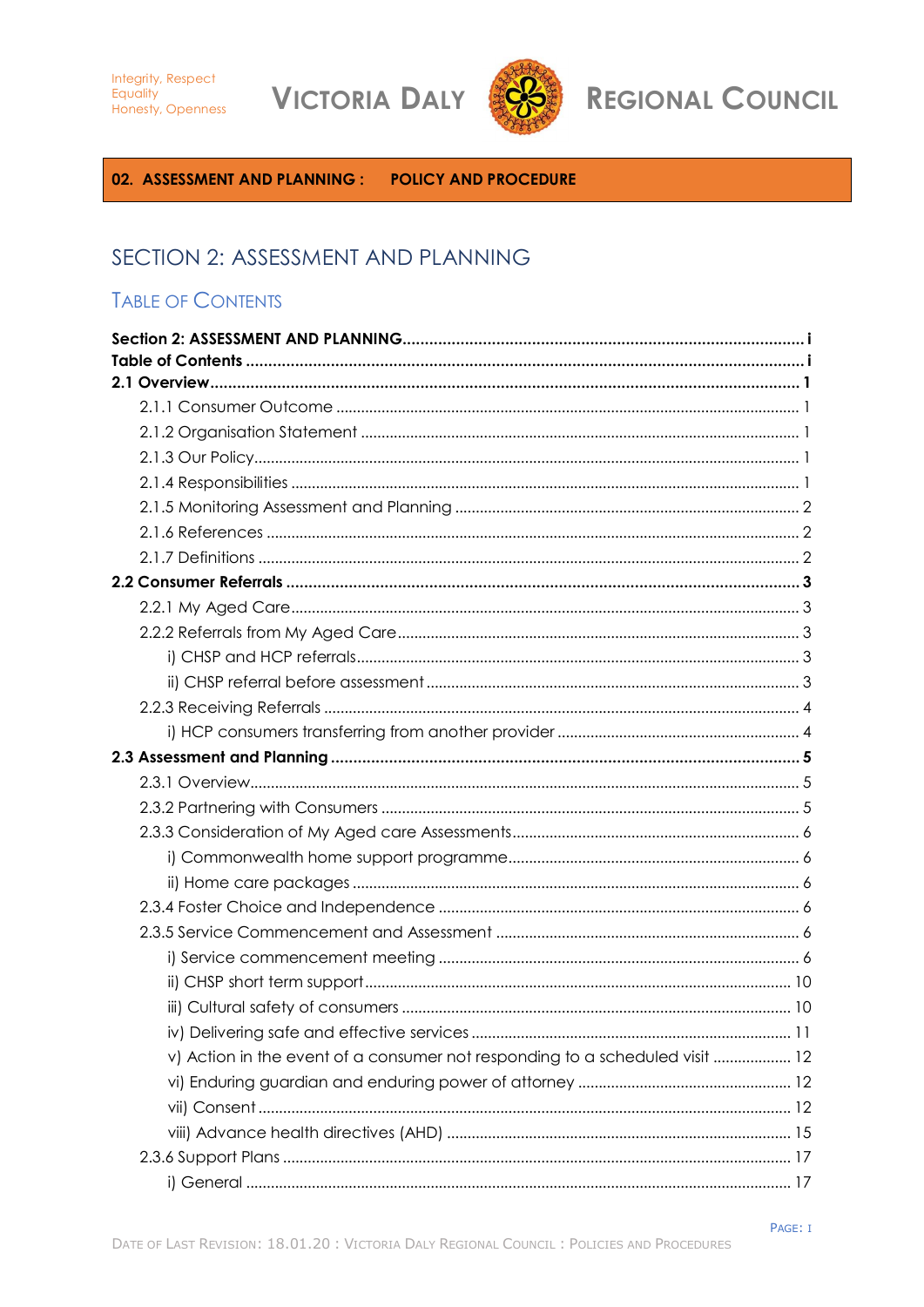| ii) Procedure for hand hygiene using soap and water (total time 45-60 seconds) 29    |  |
|--------------------------------------------------------------------------------------|--|
| iii) Procedure for hand hygiene using alcohol-based products (total time 15 seconds) |  |
|                                                                                      |  |
|                                                                                      |  |
|                                                                                      |  |
|                                                                                      |  |
|                                                                                      |  |
|                                                                                      |  |
|                                                                                      |  |
|                                                                                      |  |
|                                                                                      |  |
|                                                                                      |  |
|                                                                                      |  |
|                                                                                      |  |
|                                                                                      |  |
|                                                                                      |  |
| v) Vertical surfaces - walls, blinds and curtains (day centre only)  32              |  |
|                                                                                      |  |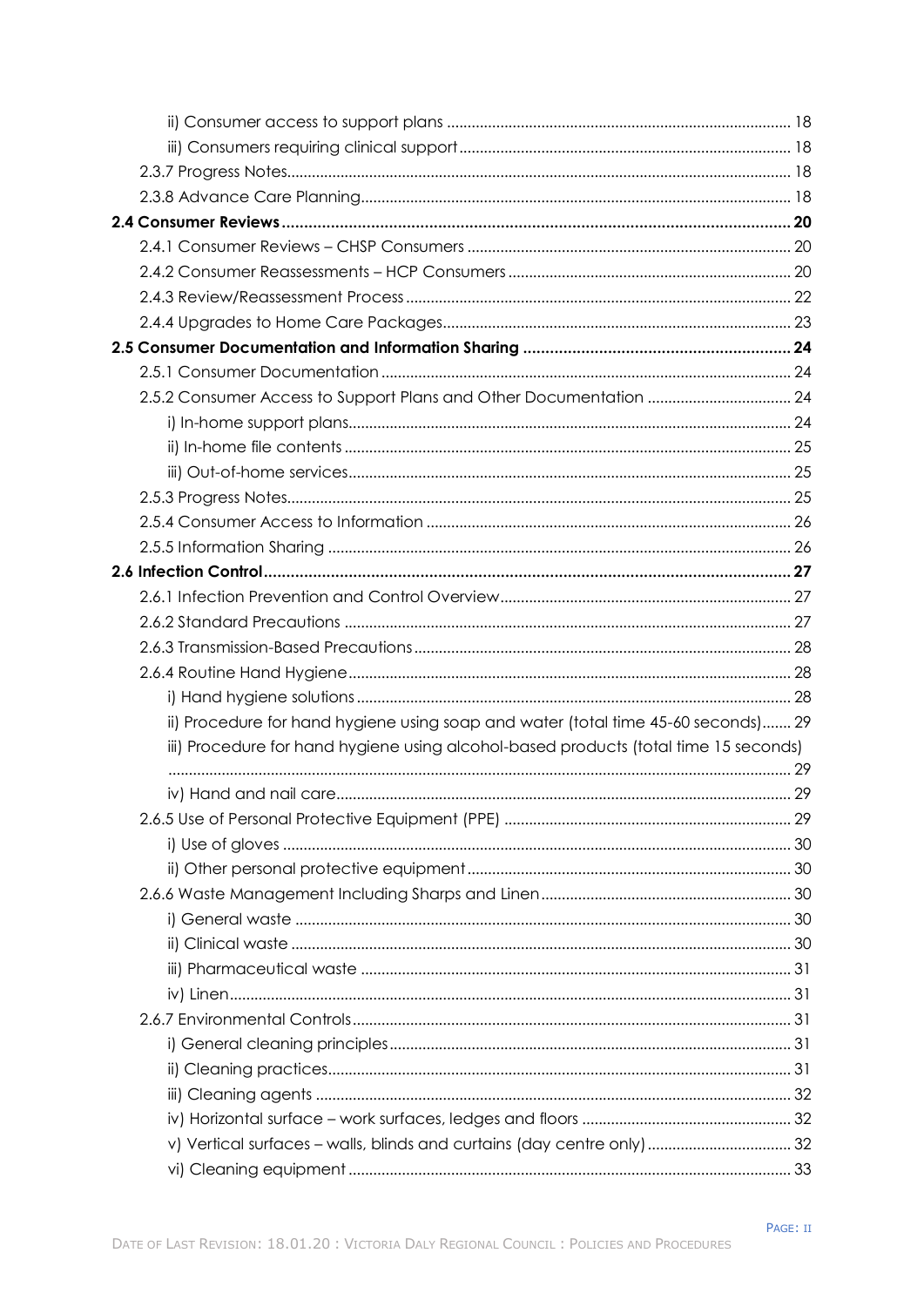| viii) Procedure for decontamination of blood and body fluid substance spills (centre) |  |
|---------------------------------------------------------------------------------------|--|
|                                                                                       |  |
|                                                                                       |  |
|                                                                                       |  |
|                                                                                       |  |
|                                                                                       |  |
|                                                                                       |  |
|                                                                                       |  |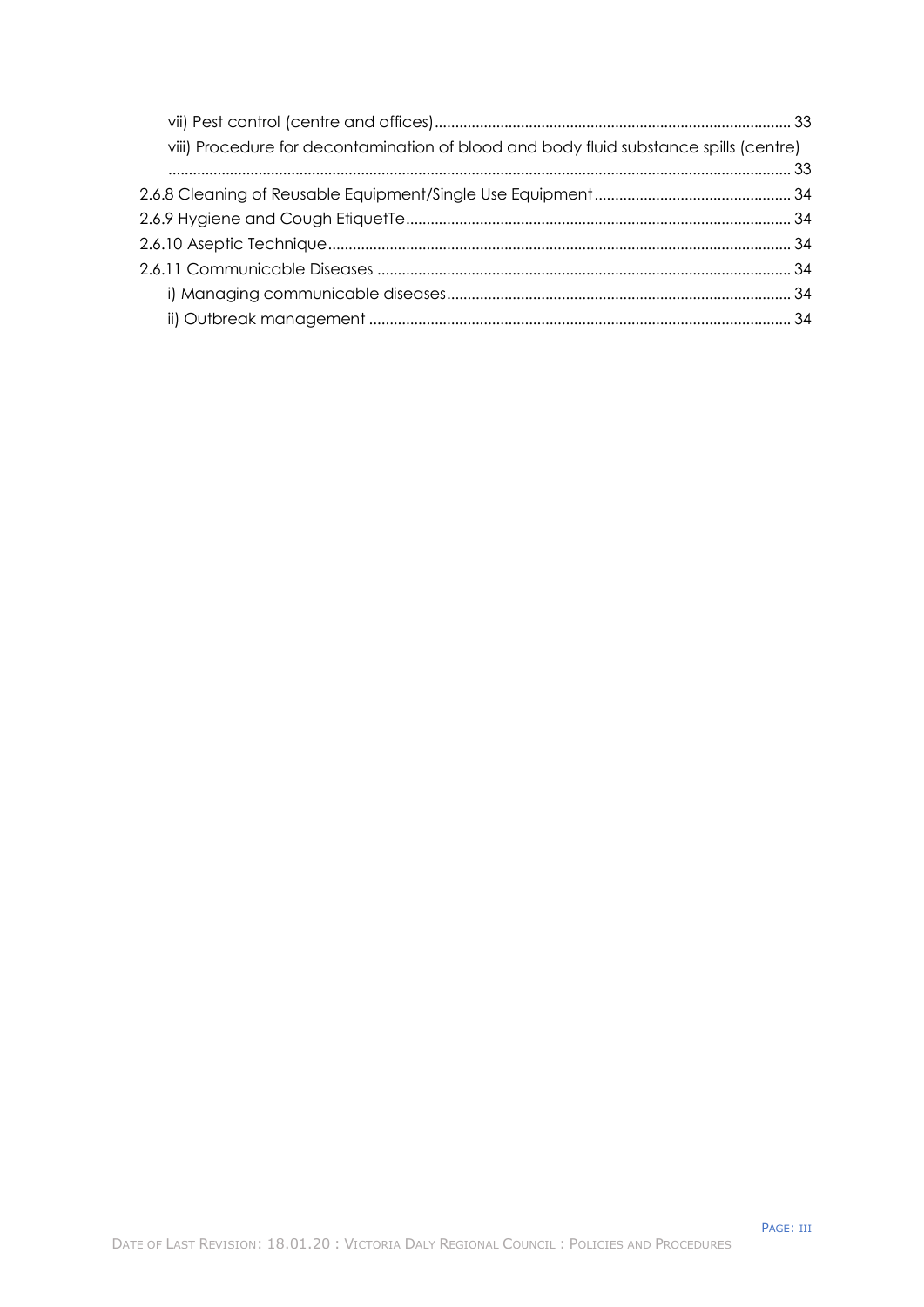# <span id="page-3-0"></span>2.1 OVERVIEW

## <span id="page-3-1"></span>2.1.1 CONSUMER OUTCOME<sup>1</sup>

*"I am a partner in ongoing assessment and planning that helps me get the care and services I need for my health and wellbeing."*

## <span id="page-3-2"></span>2.1.2 ORGANISATION STATEMENT<sup>2</sup>

Victoria Daly Regional Council Home Care:

- Undertakes initial and ongoing assessment and planning for care and services in partnership with the consumer
- Ensures assessment and planning has a focus on optimising health and wellbeing in accordance with the consumer's needs, goals and preferences
- Ensures infection prevention and control strategies are in place in the planning and delivery of care and services.

## <span id="page-3-3"></span>2.1.3 OUR POLICY<sup>3</sup>

- Assessment and planning, including consideration of risks to the consumer's wellbeing, informs the delivery of safe and effective care and services
- Assessment and planning identify and addresses the consumer's current needs, goals and preferences, including advance care planning and end of life planning if the consumer wishes
- The assessment and planning process:
	- $\circ$  Is based on an ongoing partnership with the consumer and others that they wish to involve in assessment, planning and review of their care and services
	- o Includes other providers, organisations and individuals involved in the care of the consumer
	- o Considers the infection prevention and control strategies necessary to ensure the safety and wellbeing of consumers and staff
- The outcomes of assessment and planning are effectively communicated to the consumer and documented in a care and services plan that is readily available to the consumer, and where care and services are provided
- Care and services are reviewed regularly for effectiveness, and when circumstances change or when incidents impact on the needs, goals or preferences of the consumer.

## <span id="page-3-4"></span>2.1.4 RESPONSIBILITIES

 Management ensures processes and practices achieve an ongoing partnership with consumers in the assessment, planning and review, and safe delivery of their care and services including the employment of staff both qualified and experienced in assessment and support planning.

-

<sup>&</sup>lt;sup>1</sup> Australian Government Department of Health Standard 2: Assessment and Planning Aged Care Quality Standards June 2018

 $\overline{2}$ Ibid

<sup>&</sup>lt;sup>3</sup> Based on the requirements for Standard 2: Assessment and Planning Aged Care Quality Standards June 2018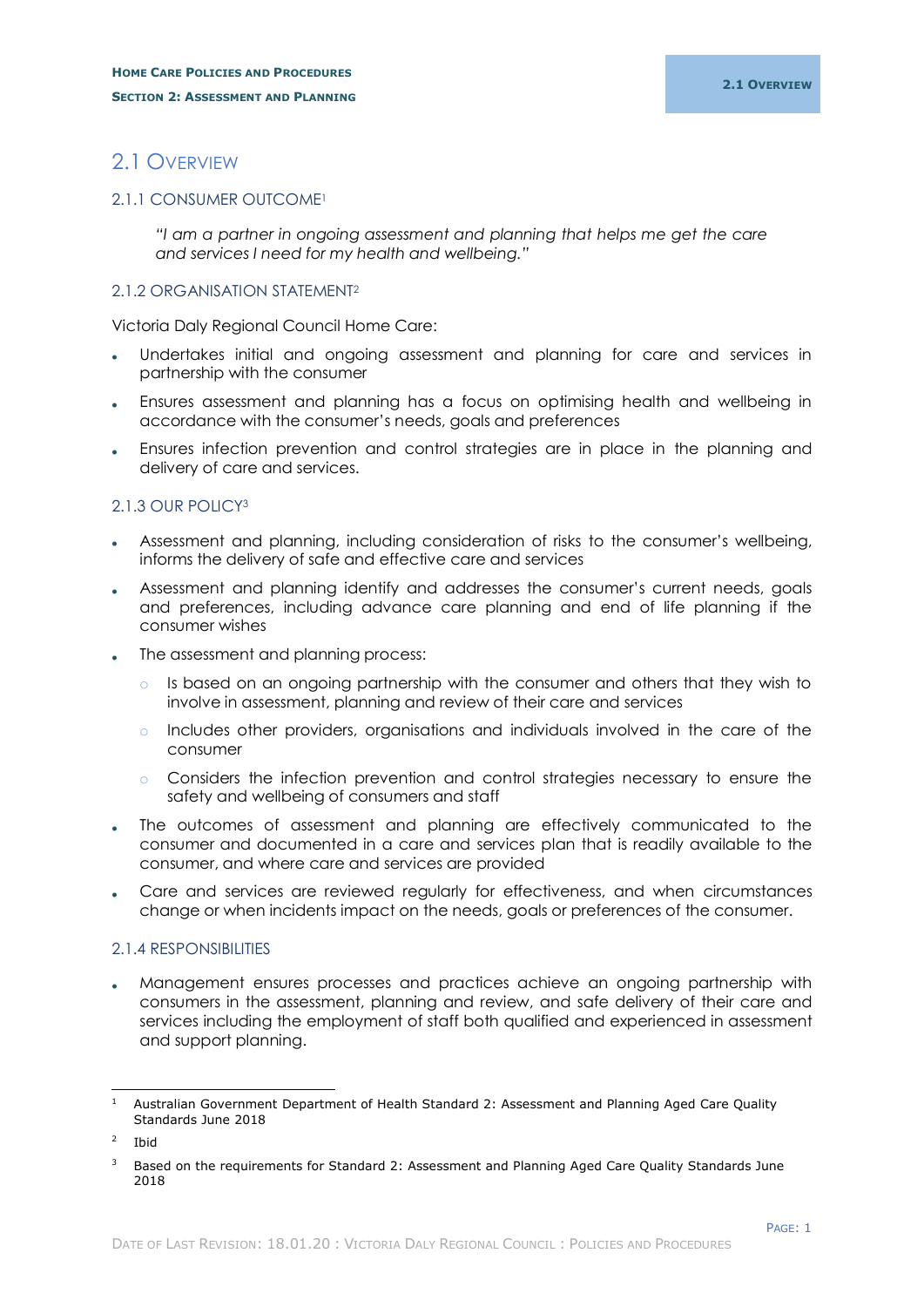## **HOME CARE POLICIES AND PROCEDURES SECTION 2: ASSESSMENT AND PLANNING**

- Staff follow policies and procedures, participate in development opportunities, work to establish partnerships and deliver safe care and services that address the consumer's current needs, goals and preferences.
- Consumers and/or their representatives support a partnership approach and provide input on their needs and preferences for care and services.

## <span id="page-4-0"></span>2.1.5 MONITORING ASSESSMENT AND PLANNING

Assessment and planning processes and systems are regularly audited as part of our audit program and staff, consumers and other stakeholders are encouraged to provide ongoing feedback on issues and areas where improvements can be made (see 8.3.5 Corporate Calendar and 8.9 Continuous Improvement).

## <span id="page-4-1"></span>2.1.6 REFERENCES

- Advance Care Planning Australia website
- Australian Government Australian Aged Care Quality Agency *Aged Care Quality Standards Draft Guidance - Full suite* 201*8*
- Australian Government Department of Health *Aged Care Quality Standards June* 2018
- Australian Government Department of Health *Changing Home Care Providers* July 2017
- Australian Government Department of Health *Charter of Rights and Responsibilities for Home Care (Effective 27 February 2017)*
- Australian Government Department of Health *Commonwealth Home Support Programme - Program Manual* 2018
- Australian Government Department of Health *Home Care Packages Program Operational Manual* December 2015
- Australian Government Department of Health *Provider Fact Sheet Manage an Upgrade to your Consumer's Home Care Package January 2018*
- Australian Government Department of Health *Questions and Answers Aged Care Legislation Amendment May 2016*
- Australian Government Department of Social Services *Living Well at Home: CHSP Good Practice Guide Commonwealth Home Support Programme* July 2015
- Government of Western Australia Department of Health WA *Consent to Treatment Policy* 2016

## <span id="page-4-2"></span>2.1.7 DEFINITIONS

- **1.** Consumer refers to the consumer and their guardian and/or their representatives nominated by them
- **2.** Infection prevention and control: Strategies to support the goal to create safe care environments through the implementation of practices that minimise the risk of transmission of infectious agents.
- **3.** Support Worker refers to unregulated healthcare workers.
- **4.** Support Staff refers to all staff involved in delivering services and care to consumers.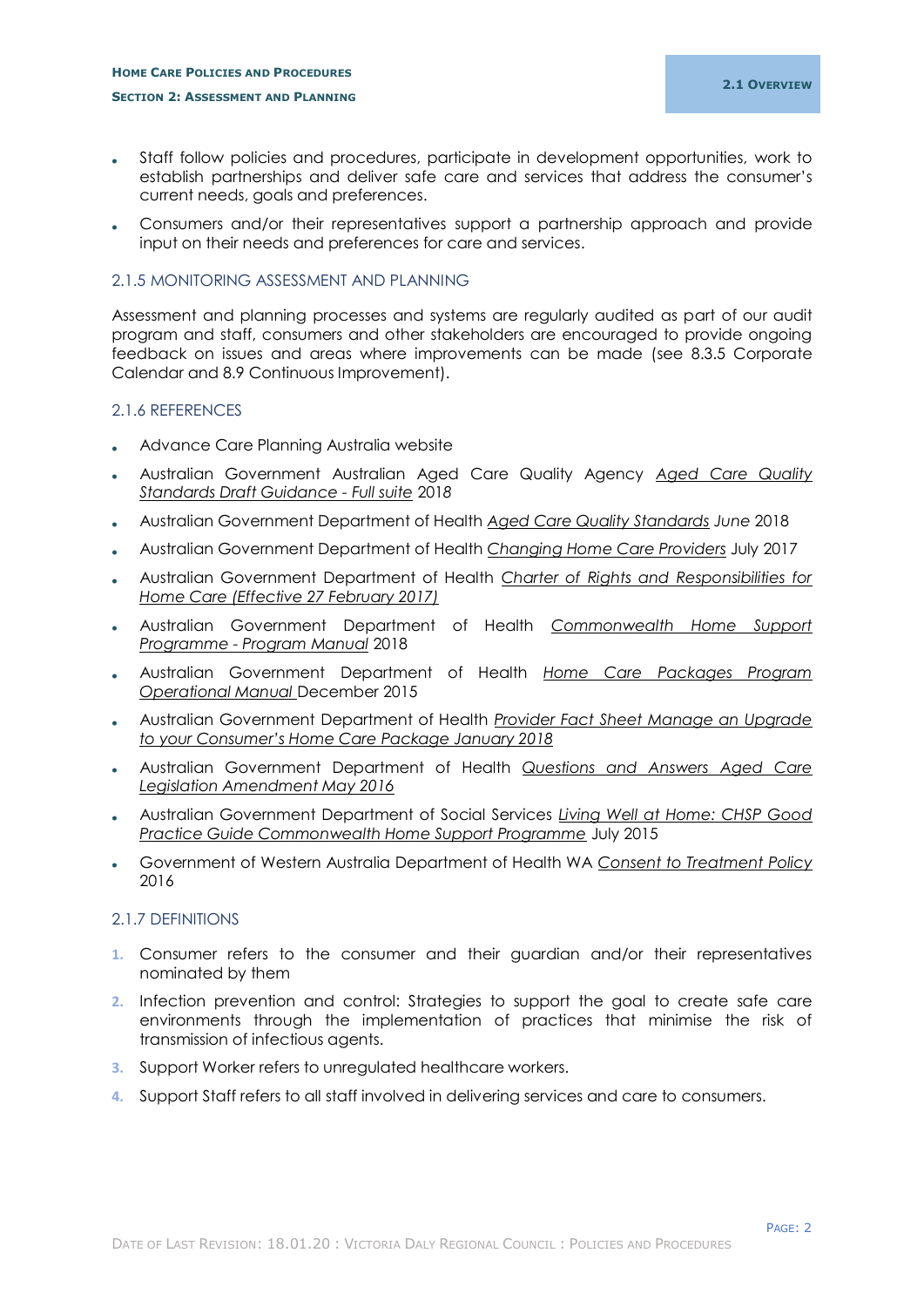## <span id="page-5-0"></span>2.2 CONSUMER REFERRALS

#### <span id="page-5-1"></span>2.2.1 MY AGED CARE<sup>4</sup>

Entry and assessment for the Commonwealth Home Support Programme (CHSP) and Home Care Packages Programme (HCPs) is through My Aged Care. People coming directly to Victoria Daly Regional Council Home Care for CHSP support or HCPs are referred to, and assisted to contact, My Aged Care for screening and assessment.

Assessments for CHSP are conducted by the Regional Assessment Service (RAS) and assessments for HCPs are conducted by an Aged Care Assessment Team (ACAT) with all assessments utilising the National Screening and Assessment Form (NSAF).

The My Aged Care Contact Centre registers the consumer, conducts a screening process over the phone (where possible) and then may:

- Refer the consumer directly to CHSP service(s)
- Refer the consumer for a face-to-face home support assessment conducted by the My Aged Care RAS
- Refer the consumer to an ACAT if needs indicate a higher level of care is required
- Provide information about non-Commonwealth funded services, as appropriate.

All new consumers should be registered, screened and/or assessed by My Aged Care to determine eligibility prior to accessing CHSP services. If a consumer contacts Victoria Daly Regional Council Home Care directly in the first instance we refer them to the My Aged Care Contact Centre using the referral form available on the My Aged Care website [\(www.myagedcare.gov.au\)](http://www.myagedcare.gov.au/) or assist them to make contact by telephone.

## <span id="page-5-2"></span>2.2.2 REFERRALS FROM MY AGED CARE

## <span id="page-5-3"></span>i) CHSP and HCP referrals

All referrals from My Aged Care are based on the consumer's selection of a service provider and can be:

- Directly to a service provider electronically and including a link to the consumer record (National Screening and Assessment Form – NSAF). The service provider accesses the consumer record and decides whether or not to accept the referral
- The consumer can be provided with the contact details of service providers along with a referral code to give to the provider. The provider can then access the consumer record to aid in discussion and acceptance of the referral.

## <span id="page-5-4"></span>ii) CHSP referral before assessment

-

CHSP service delivery can also commence prior to completion of a face to face assessment:

- Where a person is eligible for CHSP and screening at the contact centre identifies there is no further assessment necessary
- Where a consumer has an urgent need for services but also requires face-to-face assessment. In these cases, a consumer may begin to receive services before they are assessed as eligible (e.g. meals or transport), while they wait for a face-to-face assessment

<sup>4</sup> Most of the information around assessments and referrals is taken from: Australian Government Department of Health Commonwealth Home Support Programme - Program Manual 2018 pp 72-75 and Australian Government Department of Health Home Care Packages Program Operational Manual December 2015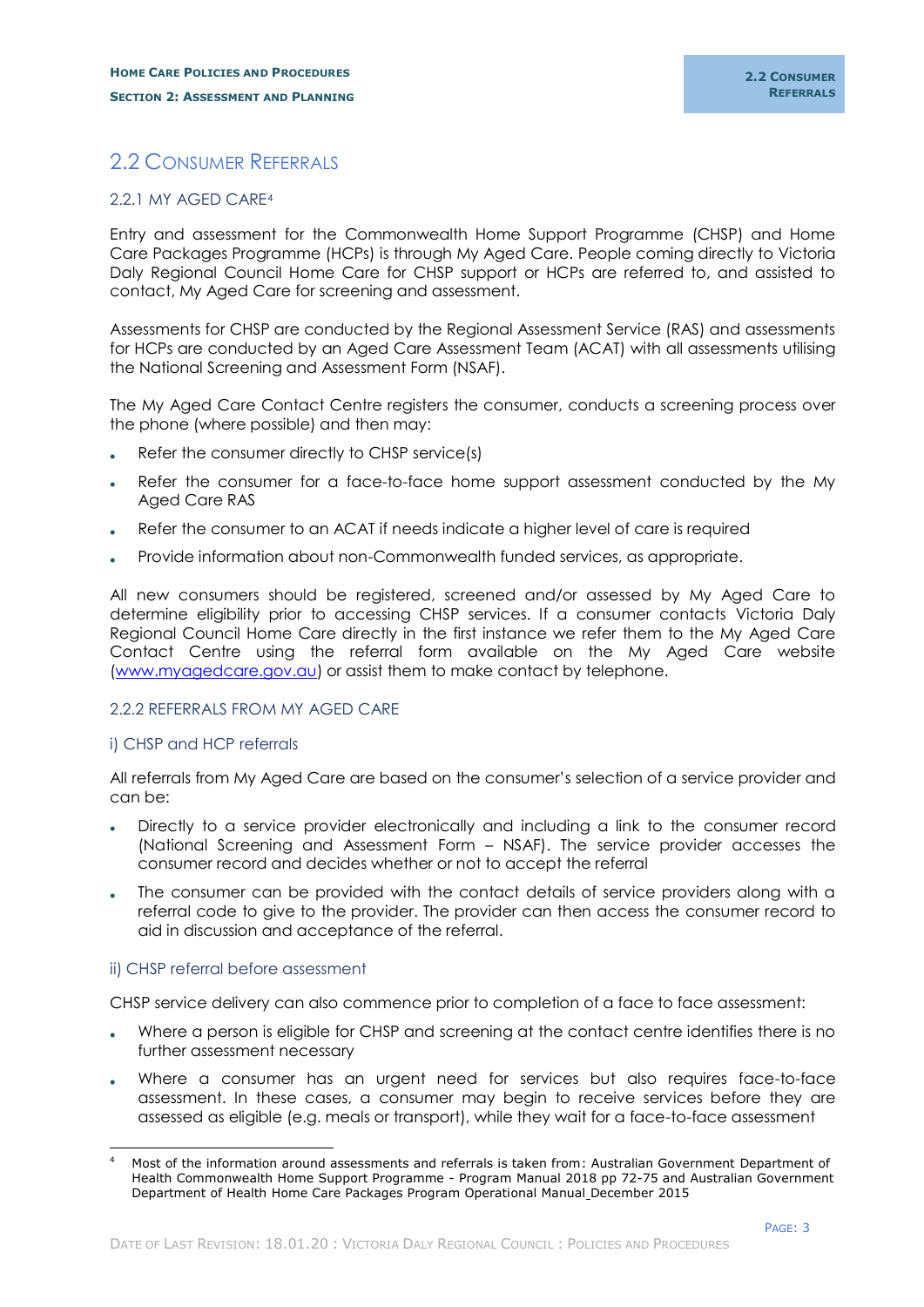## **HOME CARE POLICIES AND PROCEDURES SECTION 2: ASSESSMENT AND PLANNING**

 Where it is clear that urgent care is required, for example the delivery of meals due to the unplanned absence of a carer, service delivery may be provided before a consumer has contacted My Aged Care.

Referrals prior to assessment are for:

- A one-off intervention (such as transport to a GP appointment); or
- A short period of time only (not ongoing service provision).

## <span id="page-6-0"></span>2.2.3 RECEIVING REFERRALS

The Consumer Care Coordinator receives the referrals and decides to accept the consumer or not, based on the information in the consumer record and our capacity to deliver the services required. When a referral is accepted the Consumer Care Coordinator contacts the consumer and arranges a Service Commencement Meeting (see 2.3.5 Service Commencement).

## <span id="page-6-1"></span>i) HCP consumers transferring from another provider<sup>5</sup>

When HCP consumers transfer from another service provider to Victoria Daly Regional Council Home Care the following process applies:

- Accept the consumer referral from My Aged Care and develop a Home Care Agreement
	- o Accept the referral code in the provider portal in My Aged Care to access the consumer's record
	- o Work in partnership with the new consumer to develop a Home Care Agreement and support plan based on their needs
- Before providing home care services, confirm the cessation day with both the consumer and the previous provider to ensure there are no overlapping claims for home care subsidy. Where two or more service providers claim subsidy for the same consumer on the same day, payment is made to the provider that first entered into a Home Care Agreement with the consumer
- Provide consumer entry information to DHS
	- o Notify DHS within 28 days of the consumer starting care, by submitting an Aged Care Entry Record (ACER)
	- $\circ$  The start date for the new provider must be on or after the agreed cessation day.

<sup>-</sup><sup>5</sup> Australian Government Department of Health *[Changing Home Care Providers](https://agedcare.health.gov.au/programs/home-care/changing-home-care-providers)* July 2017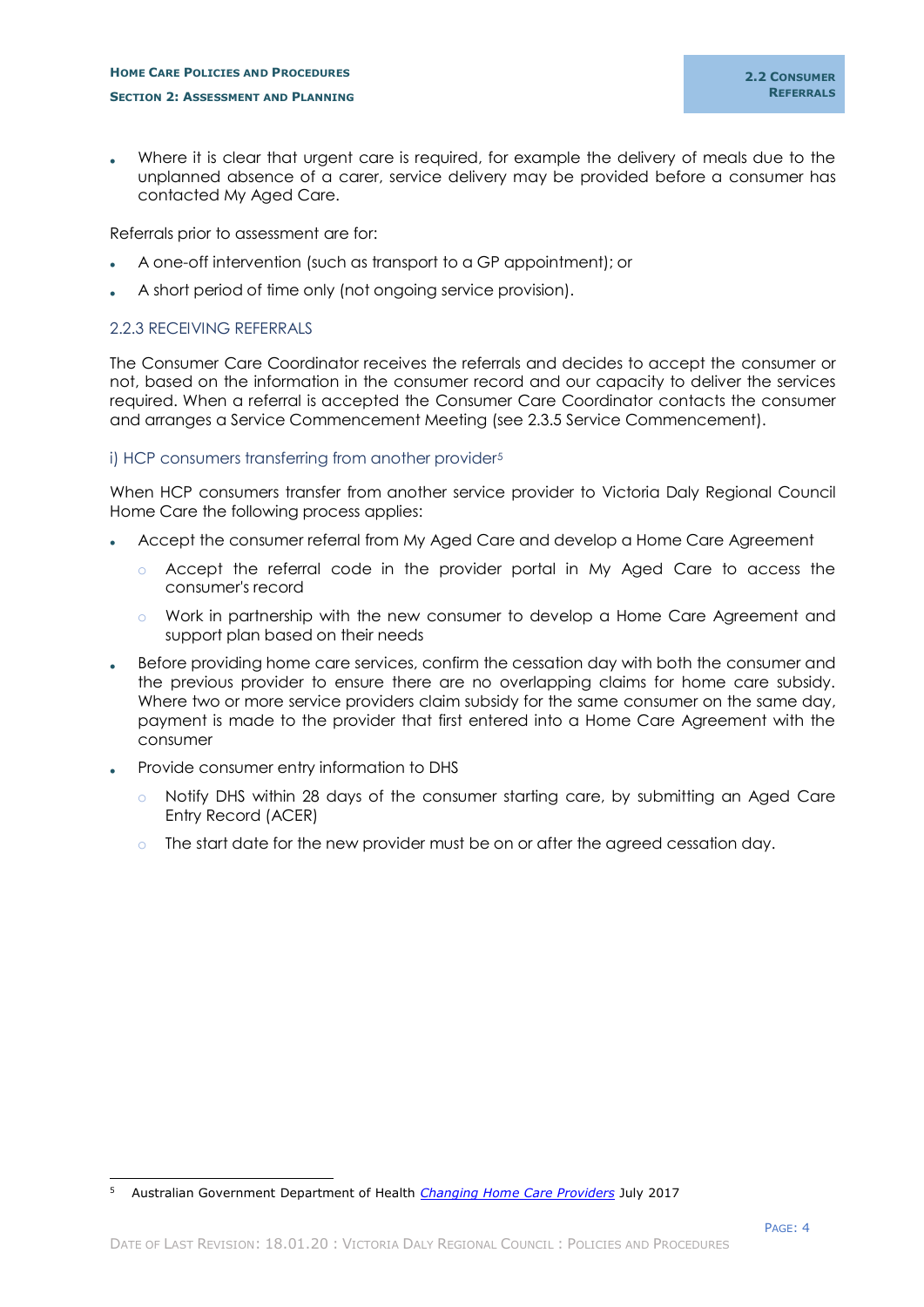## <span id="page-7-0"></span>2.3 ASSESSMENT AND PLANNING

## <span id="page-7-1"></span>2.3.1 OVERVIEW

The assessment and planning process in Victoria Daly Regional Council Home Care focuses on the person as a whole, recognises each individual's strengths and abilities and aims to empower the individual to identify their own support goals. We apply the CHSP Good Practice Guide<sup>6</sup> to our work with all consumers and encourage actions that promote a level of independence in daily living tasks, as well as reducing risks to living safely at home.

To ensure our care and services are effective and reflect the needs, goals and preferences of consumers, we:

- Establish an ongoing partnership with consumers
- Utilise information from My Aged Care
- Foster choice and independence
- Conduct a service commencement process that focuses on the consumer with consideration to infection prevention and control strategies to promote health and wellbeing
- Develop comprehensive assessments and support plans that include advanced care planning and end of life planning, and
- Conduct regular reviews of consumer's needs.

## <span id="page-7-2"></span>2.3.2 PARTNERING WITH CONSUMERS

Consumers and other people they wish to involve in their care, are engaged as partners in all aspects of the care and services consumers receive from Victoria Daly Regional Council Home Care, including assessment, support planning and service delivery. The partnership is based on ongoing consultation with the consumer that includes the following principles:

- Effective communication and partnership with consumers during intake, assessment, care, support, escalation, monitoring, review and referral processes as part of our service delivery processes that emphasise consumer choice and control in all aspects
- The provision of information, and support in understanding and utilising the information
- Ensuring the cultural safety of consumers
- Working together with other providers, organisations and individuals involved in the care of the consumer
- Encouraging all feedback and working with consumers to identify ways to address any issues
- Fostering consumer input to the Board of Management through morning tea meetings with consumers, where different Board of Management members attend along with selected staff.

<sup>-</sup><sup>6</sup> Australian Government Department of Social Services Living Well at Home: CHSP Good Practice Guide Commonwealth Home Support Programme July 2015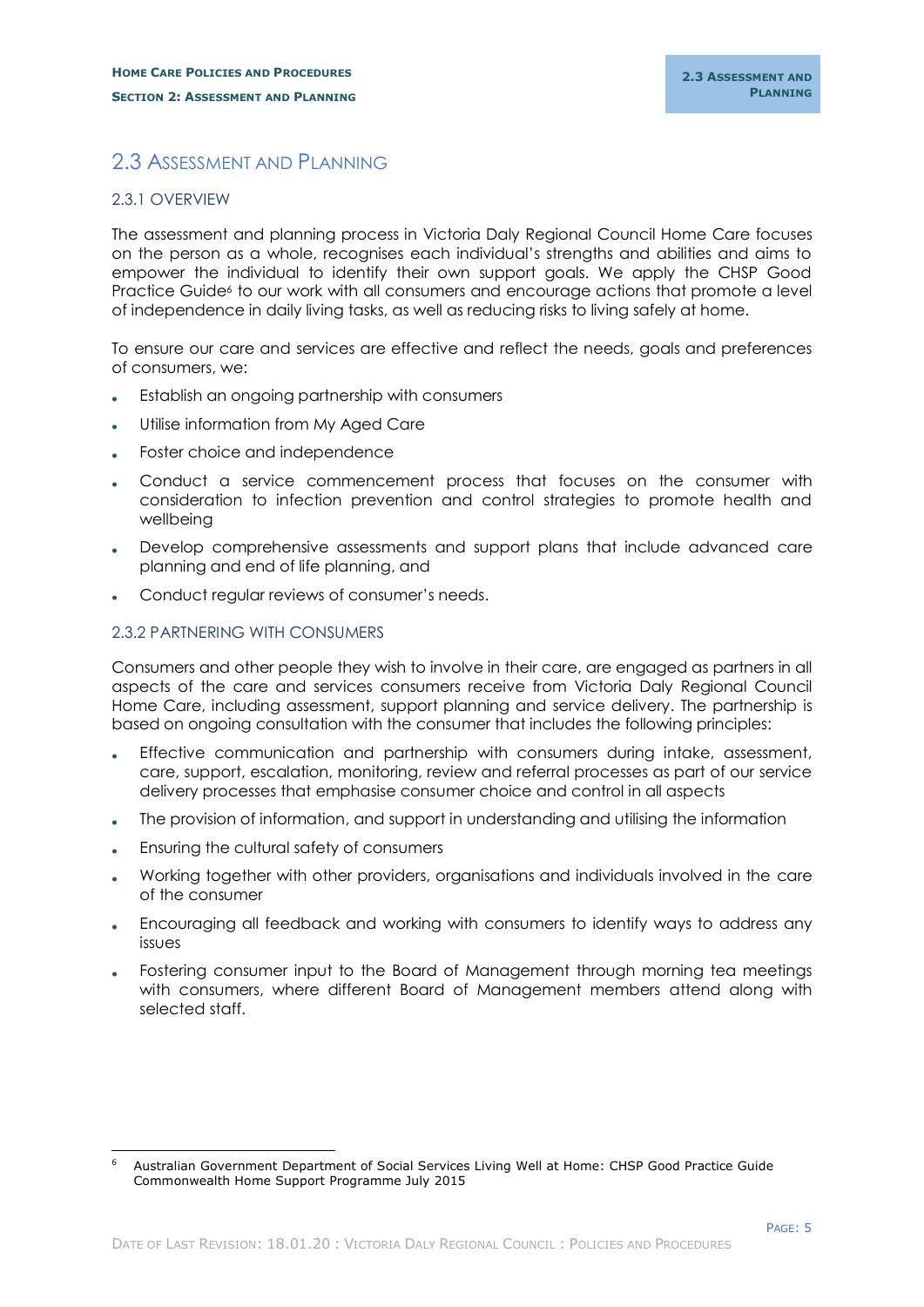## <span id="page-8-0"></span>2.3.3 CONSIDERATION OF MY AGED CARE ASSESSMENTS

## <span id="page-8-1"></span>i) Commonwealth home support programme<sup>7</sup>

CHSP assessments (the NSAF) are reviewed to understand:

- The services required and the underlying issues
- The person's goals and how we can work with them to achieve their goals
- How we can support the person to maintain and improve their independence including the role of care coordination.

<span id="page-8-2"></span>ii) Home care packages

HCP assessments (the NSAF) and support plans are reviewed to understand:

- The relevant HCP recommended by the ACAT
- The identification of the consumer's complex care needs, medical issues and medications and whether medication support or administration is required
- If additional comprehensive assessment/s to identify support needs are required
- Required consultations with or referrals to other health professionals
- The supports required by the consumer and the consumer's preferences and other requirements including the role of care coordination to support the consumer's complex needs
- The provision of equipment or other appropriate supports.

## <span id="page-8-3"></span>2.3.4 FOSTER CHOICE AND INDEPENDENCE

(See 1.4.3 Fostering Choice and Independence.)

#### <span id="page-8-4"></span>2.3.5 SERVICE COMMENCEMENT AND ASSESSMENT

#### <span id="page-8-5"></span>i) Service commencement meeting

Once a consumer agrees to accept services from Victoria Daly Regional Council Home Care a service commencement meeting is arranged and conducted by the Consumer Care Coordinator. The commencement meeting is guided by a checklist (see Table 2.3.1: Service Commencement Checklist<sup>8</sup>) to ensure all necessary information is provided to and explained to the consumer and/or their representative. The Consumer Care Coordinator or other person conducting the Commencement Meeting/Assessment ticks off each item as they are covered.

#### *Table 2.3.1: Service Commencement Checklist*

| <b>Items Common to CHSP and HCPs</b>                                                     |                               |  |  |
|------------------------------------------------------------------------------------------|-------------------------------|--|--|
| <b>Items Specific to CHSP</b>                                                            | <b>Items Specific to HCPs</b> |  |  |
| On receipt of referral                                                                   |                               |  |  |
| Identify from the referral any cultural or physical considerations that may apply to the |                               |  |  |

<sup>-</sup><sup>7</sup> Australian Government Department of Health Commonwealth Home Support Programme - Program Manual 2018 p 30 2.6 Service Provider Responsibilities

<sup>8</sup> A copy of the Service Commencement Checklist is also provided as a form.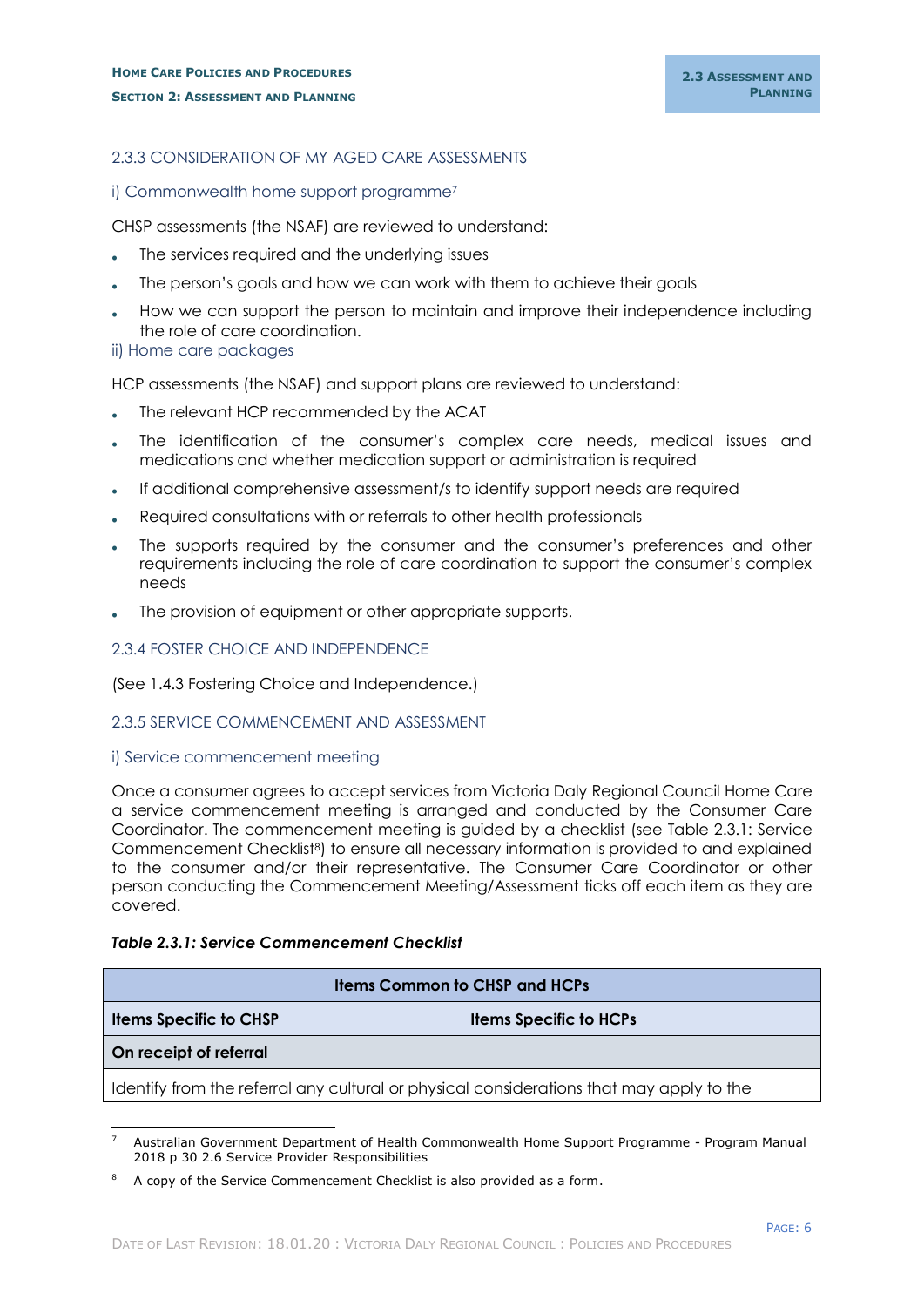## **HOME CARE POLICIES AND PROCEDURES**

#### **SECTION 2: ASSESSMENT AND PLANNING**

| <b>Items Common to CHSP and HCPs</b>                                                                                                                                                                                                                                     |                                                                                                                                                                                      |  |  |  |  |
|--------------------------------------------------------------------------------------------------------------------------------------------------------------------------------------------------------------------------------------------------------------------------|--------------------------------------------------------------------------------------------------------------------------------------------------------------------------------------|--|--|--|--|
| <b>Items Specific to CHSP</b>                                                                                                                                                                                                                                            | <b>Items Specific to HCPs</b>                                                                                                                                                        |  |  |  |  |
| consumer and confirm these with the referrer, consumer or family/representative                                                                                                                                                                                          |                                                                                                                                                                                      |  |  |  |  |
| Validate any care alerts prior to the first visit (safety of in-home visit by staff, pets, smoking<br>etc)                                                                                                                                                               |                                                                                                                                                                                      |  |  |  |  |
| Arrange a Service Commencement Meeting with the consumer at their home (or centre if<br>only receiving social support) at a time convenient to them                                                                                                                      |                                                                                                                                                                                      |  |  |  |  |
| Commencement Meeting                                                                                                                                                                                                                                                     | Ensure cultural safety and physical requirements are in place for the Service                                                                                                        |  |  |  |  |
| In commencement meeting explain and validate, referring to the Consumer Handbook and<br>providing a copy to the consumer:                                                                                                                                                |                                                                                                                                                                                      |  |  |  |  |
| name, address, date of birth validated by documentation such as drivers' licence, pension<br>card, Medicare card etc)                                                                                                                                                    | The identity of the consumer and representative using a three-point identification check (e.g.                                                                                       |  |  |  |  |
| The purpose of the meeting (admission or review including the role of assessment and<br>support planning                                                                                                                                                                 |                                                                                                                                                                                      |  |  |  |  |
| The relevant funded program (CHSP or HCP) and how home care fits in with other parts of<br>the aged care system                                                                                                                                                          |                                                                                                                                                                                      |  |  |  |  |
| The supports offered by Victoria Daly Regional Council Home Care under the relevant<br>program including the provision of short term support for CHSP consumers if and when<br>appropriate                                                                               |                                                                                                                                                                                      |  |  |  |  |
| Security of tenure                                                                                                                                                                                                                                                       |                                                                                                                                                                                      |  |  |  |  |
| The fees relevant to the program and the fees policy                                                                                                                                                                                                                     |                                                                                                                                                                                      |  |  |  |  |
| the consumer providing information                                                                                                                                                                                                                                       | The partnership approach and the importance of Victoria Daly Regional Council Home Care<br>working with the consumer in assessing the consumer's goals, needs and preferences and of |  |  |  |  |
| The wellness and reablement approach and what it means for the consumer including<br>staying well (eating healthy, falls and pressure injury prevention, exercise and mobility etc as<br>applicable to the consumer)                                                     |                                                                                                                                                                                      |  |  |  |  |
| Consumers right to<br>$\bullet$<br>services they access<br>$\bullet$<br>services that may need to be purchased through other providers<br>Determine the involvement of family, friends and other people, connections and<br>$\bullet$<br>relationships with other people | Exercise choice and independence including the right to have a say in the care and<br>Have input into how care and services are delivered and who delivers them including            |  |  |  |  |
| Consumers right to make choices that include risk to themselves and our role to inform them<br>of the risks, the consequences and how the risks can be managed                                                                                                           |                                                                                                                                                                                      |  |  |  |  |
| The role of care coordination including review timeframes relevant to complexity of care,<br>follow up of needs, escalation of care, partnering and consultation with other providers                                                                                    |                                                                                                                                                                                      |  |  |  |  |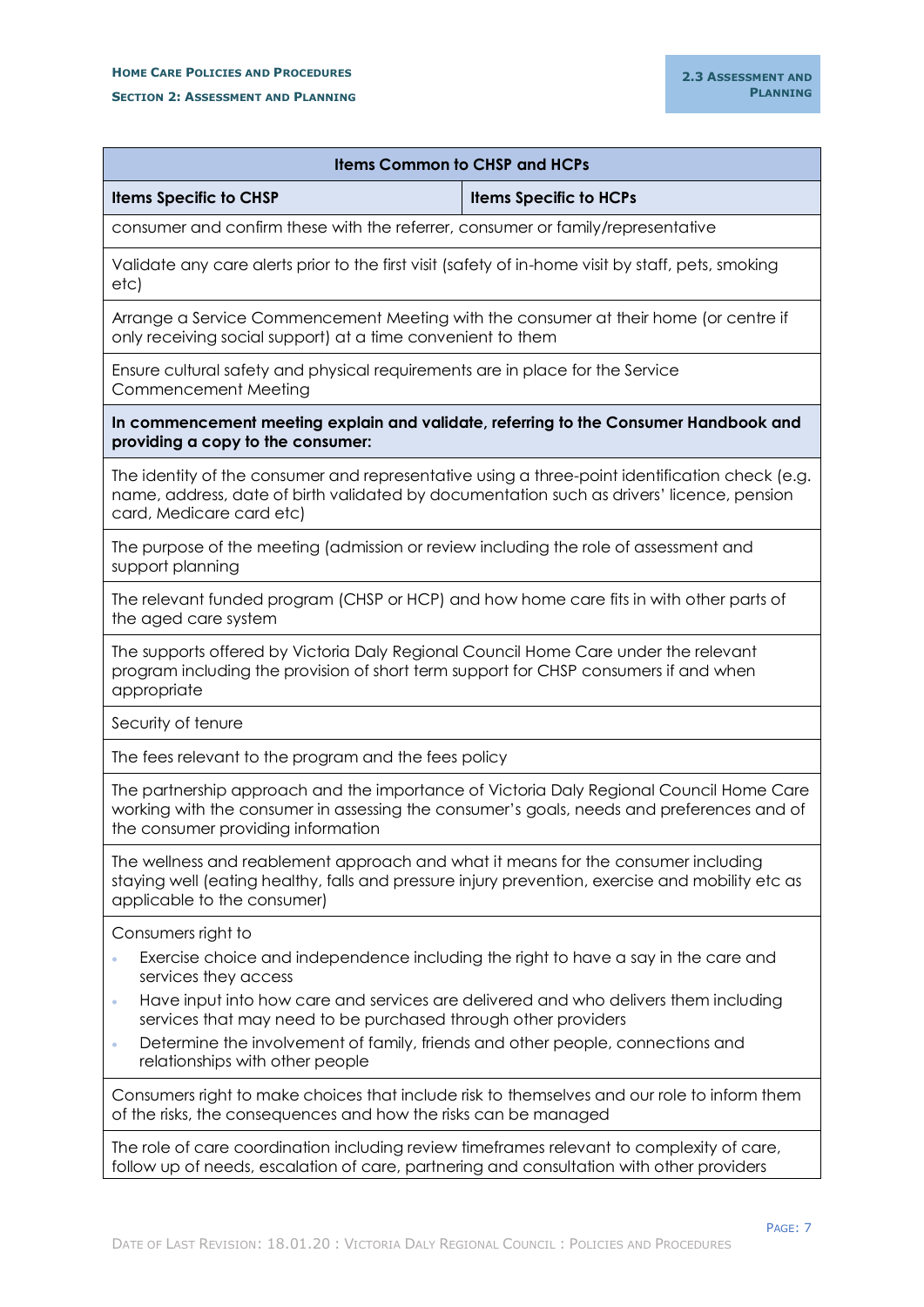#### **HOME CARE POLICIES AND PROCEDURES**

**SECTION 2: ASSESSMENT AND PLANNING**

| <b>Items Common to CHSP and HCPs</b>                                                                                                                                                                                                                                       |                                                                                                                                                                                                                                                                                                                                                                                                   |  |  |  |
|----------------------------------------------------------------------------------------------------------------------------------------------------------------------------------------------------------------------------------------------------------------------------|---------------------------------------------------------------------------------------------------------------------------------------------------------------------------------------------------------------------------------------------------------------------------------------------------------------------------------------------------------------------------------------------------|--|--|--|
| <b>Items Specific to CHSP</b>                                                                                                                                                                                                                                              | <b>Items Specific to HCPs</b>                                                                                                                                                                                                                                                                                                                                                                     |  |  |  |
| including family and others, referrals etc.                                                                                                                                                                                                                                |                                                                                                                                                                                                                                                                                                                                                                                                   |  |  |  |
| Support plan and goals including consideration to the Advance Care Directive provided by<br>the consumer and End of Life Plan if the consumer wishes                                                                                                                       |                                                                                                                                                                                                                                                                                                                                                                                                   |  |  |  |
| Policy on Advance Health Directives and End of Life Plan, and the requirement of four copies<br>(one for the consumer to keep, two to be placed with the support plan, [one available to<br>take to hospital (if necessary)] and one to be stored in our main office       |                                                                                                                                                                                                                                                                                                                                                                                                   |  |  |  |
| How the consumer can communicate their decisions, choices and feedback (ie encourage<br>complaints and other feedback)                                                                                                                                                     |                                                                                                                                                                                                                                                                                                                                                                                                   |  |  |  |
|                                                                                                                                                                                                                                                                            | Consumer Directed Care and what it means<br>for the consumer including:<br>Individualised budget including income<br>$\ddot{\phantom{a}}$                                                                                                                                                                                                                                                         |  |  |  |
|                                                                                                                                                                                                                                                                            | and expenditure<br>The Monthly Statement and options for<br>$\ddot{\phantom{a}}$<br>receiving it<br>Right to leave the service<br>Exit Fee<br>$\bullet$<br>Return of unspent monies<br>$\bullet$<br>Consumer options and preferences in<br>ö<br>HCP management and involvement of<br>others                                                                                                       |  |  |  |
| <b>Complete the following</b>                                                                                                                                                                                                                                              |                                                                                                                                                                                                                                                                                                                                                                                                   |  |  |  |
| Consumer information forms                                                                                                                                                                                                                                                 |                                                                                                                                                                                                                                                                                                                                                                                                   |  |  |  |
| Determine if the consumer has an Enduring Power of Attorney and/or Enduring Power of<br>Guardianship, request a copy and file it in the main office                                                                                                                        |                                                                                                                                                                                                                                                                                                                                                                                                   |  |  |  |
| Obtain or refer as appropriate, Advance Health Directive and End of Life Plan (require four<br>copies: one for the consumer to keep, two to be placed with the support plan, [one<br>available to take to hospital (if necessary)] and one to be stored in our main office |                                                                                                                                                                                                                                                                                                                                                                                                   |  |  |  |
| Identification of any care alerts (safety, care, infection) for inclusion on the support plan                                                                                                                                                                              |                                                                                                                                                                                                                                                                                                                                                                                                   |  |  |  |
|                                                                                                                                                                                                                                                                            | HCP Assessment including, cultural, sexual<br>and spiritual preferences                                                                                                                                                                                                                                                                                                                           |  |  |  |
| Support Plan including goals based on the<br>consumers requirements and preferences<br>including physical, social, spiritual and<br>emotional needs including consideration to<br>Advance Care Directive and End of Life Plan<br>if applicable                             | Individualised Budget/Support Plan including<br>goals based on consumers' requirements<br>and preferences - physical, social, spiritual<br>and emotional needs including consideration<br>to the including consideration to Advance<br>Care Directive and End of Life Plan if<br>applicable (within 14 days after signing the<br>Home Care Agreement) and Specific<br>Support Plans as applicable |  |  |  |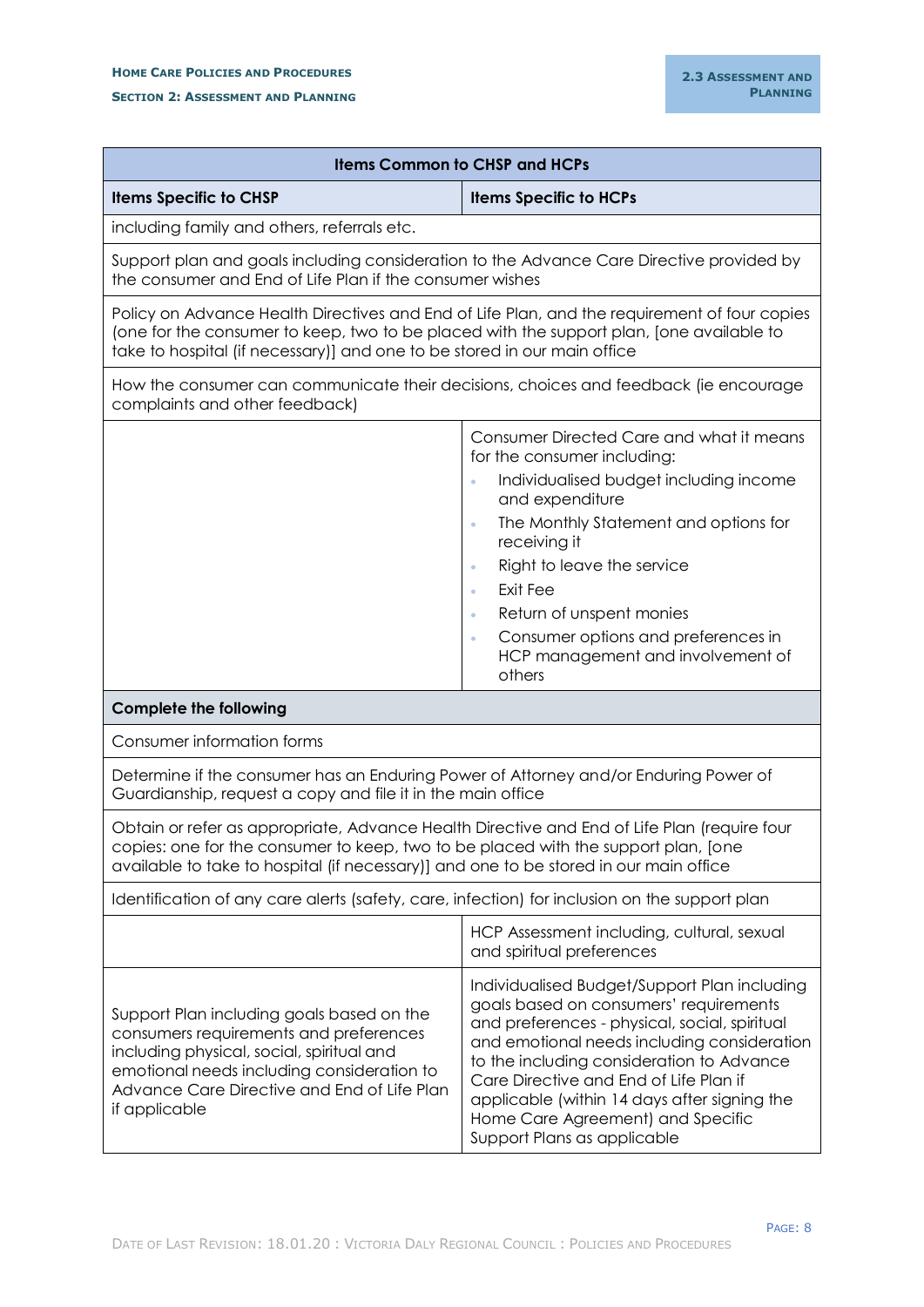| <b>Items Common to CHSP and HCPs</b>                                                                                                                                                                                                                             |                                                                                                                                                                                                                                                                           |  |  |  |
|------------------------------------------------------------------------------------------------------------------------------------------------------------------------------------------------------------------------------------------------------------------|---------------------------------------------------------------------------------------------------------------------------------------------------------------------------------------------------------------------------------------------------------------------------|--|--|--|
| <b>Items Specific to CHSP</b><br><b>Items Specific to HCPs</b>                                                                                                                                                                                                   |                                                                                                                                                                                                                                                                           |  |  |  |
|                                                                                                                                                                                                                                                                  | Home Care Agreement                                                                                                                                                                                                                                                       |  |  |  |
| Action in the event of a consumer not responding to a scheduled visit                                                                                                                                                                                            |                                                                                                                                                                                                                                                                           |  |  |  |
| Consent and signing of the Consent Form including:<br>Other people involved in care and services<br>Release of information and medical information, if applicable                                                                                                |                                                                                                                                                                                                                                                                           |  |  |  |
| <b>Consumer Details and Transfer Form</b>                                                                                                                                                                                                                        |                                                                                                                                                                                                                                                                           |  |  |  |
| Letter to Medical Practitioner                                                                                                                                                                                                                                   |                                                                                                                                                                                                                                                                           |  |  |  |
| Direct Debit Request Form                                                                                                                                                                                                                                        |                                                                                                                                                                                                                                                                           |  |  |  |
| Home Safety Checklist                                                                                                                                                                                                                                            |                                                                                                                                                                                                                                                                           |  |  |  |
| Explain (referring to the Consumer Handbook and provide a copy as appropriate)                                                                                                                                                                                   |                                                                                                                                                                                                                                                                           |  |  |  |
| The home file                                                                                                                                                                                                                                                    |                                                                                                                                                                                                                                                                           |  |  |  |
| Ongoing consumer monitoring and reviews including escalation of care                                                                                                                                                                                             |                                                                                                                                                                                                                                                                           |  |  |  |
| Referral to other services and involvement of other people                                                                                                                                                                                                       |                                                                                                                                                                                                                                                                           |  |  |  |
| Charter of Rights and Responsibilities for Home Care (provide copy)                                                                                                                                                                                              |                                                                                                                                                                                                                                                                           |  |  |  |
| The Tell Us What You Think Form (provide copy)                                                                                                                                                                                                                   |                                                                                                                                                                                                                                                                           |  |  |  |
| The Complaints Procedure and feedback processes                                                                                                                                                                                                                  |                                                                                                                                                                                                                                                                           |  |  |  |
| The right to, role of and process to access an advocate and advocacy services                                                                                                                                                                                    |                                                                                                                                                                                                                                                                           |  |  |  |
| <b>Complete post-meeting</b>                                                                                                                                                                                                                                     |                                                                                                                                                                                                                                                                           |  |  |  |
| CHSP Commencement of Service Letter                                                                                                                                                                                                                              | Finalise the Home Care Agreement                                                                                                                                                                                                                                          |  |  |  |
| Finalise the support plan                                                                                                                                                                                                                                        | Finalise the support plan and provide to<br>consumer within 14 days after signing the<br>Home Care Agreement                                                                                                                                                              |  |  |  |
| Set up Home File including copies of the<br>signed CHSP Commencement of Service<br>Letter, Support Plan, Consumer Handbook,<br>Rights and Responsibilities and other<br>information and forward copies to consumer<br>with support worker on first support visit | Set up Home File including copies of the<br>signed Home Care Agreement,<br>Individualised Budget/Support Plan,<br>Consumer Handbook, Rights and<br>Responsibilities and other information and<br>forward copies to consumer with support<br>worker on first support visit |  |  |  |
| Follow up on Advance Care Directive and End of Life Plan and Enduring Power of Attorney<br>and/or Enduring Power of Guardianship if applicable                                                                                                                   |                                                                                                                                                                                                                                                                           |  |  |  |
| Set up consumer in Service/CDC Management System                                                                                                                                                                                                                 |                                                                                                                                                                                                                                                                           |  |  |  |
| Arrange out-sourcing of services not directly provided and clarify roles with other people                                                                                                                                                                       |                                                                                                                                                                                                                                                                           |  |  |  |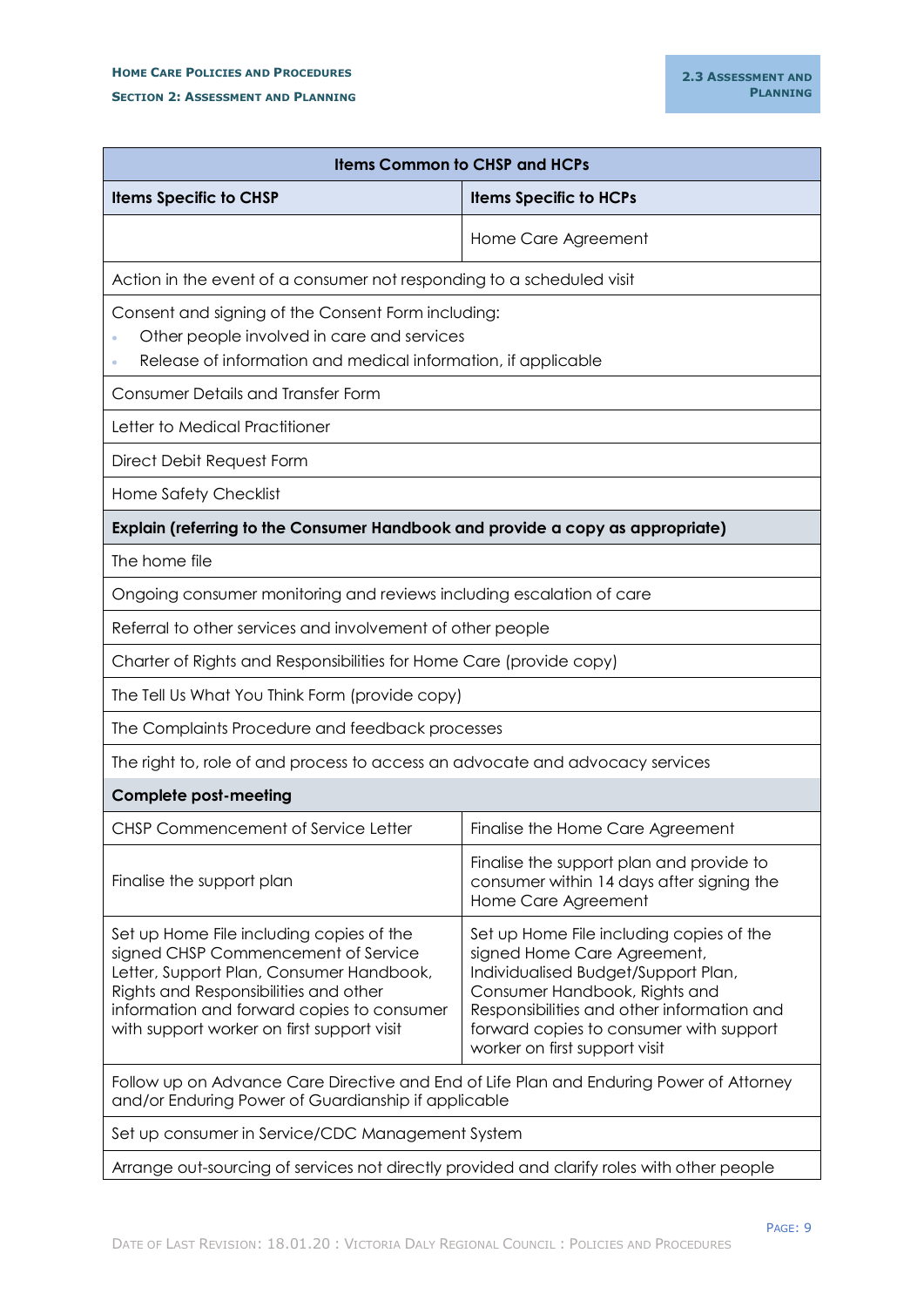#### **SECTION 2: ASSESSMENT AND PLANNING**

| <b>Items Common to CHSP and HCPs</b>                |                                                                           |  |  |  |
|-----------------------------------------------------|---------------------------------------------------------------------------|--|--|--|
| <b>Items Specific to CHSP</b>                       | <b>Items Specific to HCPs</b>                                             |  |  |  |
| involved in the delivery of care and services       |                                                                           |  |  |  |
| Enter commencement date of services in My Aged Care |                                                                           |  |  |  |
| Enter Review Date in Consumer Management System     |                                                                           |  |  |  |
|                                                     | Complete the Aged Care Entry Record<br>(ACER) and forward to My Aged Care |  |  |  |

## <span id="page-12-0"></span>ii) CHSP short term support

CHSP services can be delivered short-term or episodic as well as on an ongoing basis. Victoria Daly Regional Council Home Care accepts referrals for short-term or episodic support.<sup>9</sup>

Consumers receiving ongoing services can also receive a higher intensity of episodic or shortterm services where improvements in function or capacity can be made, or further deterioration avoided. These services should be delivered with the aim of getting a consumer 'back on their feet' and able to resume previous activities without the need for ongoing service delivery or with a reduced level of service delivery. Higher intensity services are only provided on a short-term basis.<sup>10</sup>

## <span id="page-12-1"></span>iii) Cultural safety of consumers

To ensure the cultural safety of consumers the person conducting the commencement meeting or reassessment:

- Identifies from the referral any cultural considerations that may apply to the consumer and confirms these with the referrer, consumer or family/representative
- Explores for any other key issues that may be relevant to the consumer's cultural background
- Arranges for any requirements to ensure cultural safety during assessment, planning and service delivery such as interpreter, support person, information in consumers language, staff of similar background
- Identifies sensitivities for service delivery such as religious, privacy, diet, gender of support workers
- Provides information to support staff

-

 Monitors service delivery during reviews and/or contact with the consumer to ensure cultural safety.

(See also 1.3.2 Cultural Safety of Consumers.)

<sup>9</sup> Australian Government Department of Health Commonwealth Home Support Programme - Program Manual 2018 p 11 1.2.1 The Commonwealth Home Support Program

<sup>&</sup>lt;sup>10</sup> Australian Government Department of Health Commonwealth Home Support Programme - Program Manual 2018 p 2 1.2.2 Entry Level Support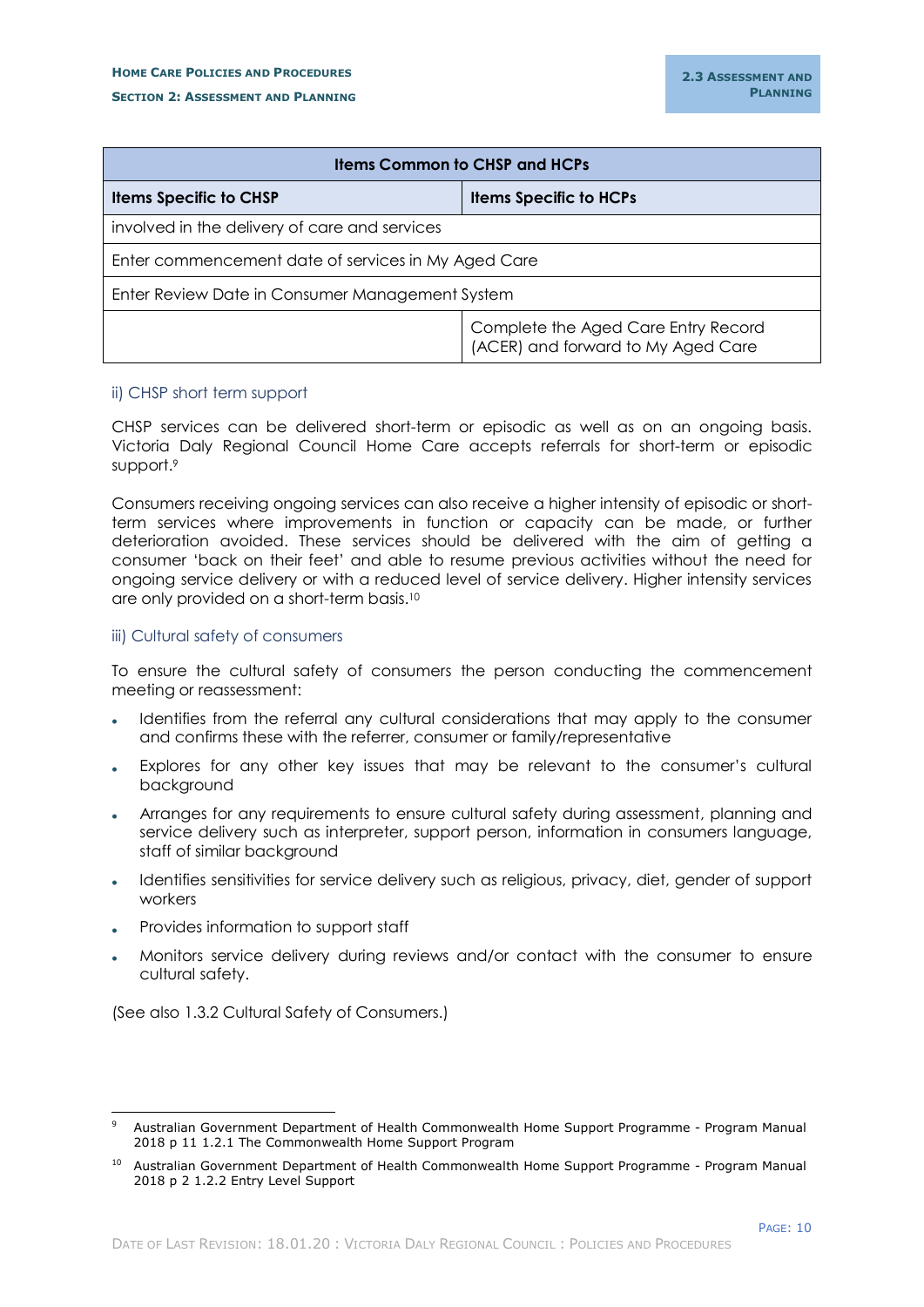-

#### <span id="page-13-0"></span>iv) Delivering safe and effective services

We ensure our CHSP and HCP services are safe and effective, culturally safe, meet the consumer's needs, goals and preferences and optimise their independence, health, wellbeing and quality of life, through:

- Maintaining a partnership approach with consumers (see 2.3.2 Partnering with Consumers)
- Active encouraging consumers to exercise choice and independence including having their say in the care and services they access (see 1.4 Consumer Choice and Independence)
- Developing a support plan based on a wholistic assessment that identifies a person's needs, preferences and goals through their direct involvement in the process (see 1.4.2 Consumer Preferences and 2.3 Assessment and Planning)
- Regular monitoring and review of support plans (see 2.3.6 Support Plans)
- Recognising special needs of consumers including cultural, spiritual, emotional, psychological and physical needs (see 1.3.7 Consumers with Special Needs, 1.3.3 Spiritual Support and 1.3.4 Emotional and Psychological Support)
- Providing support through a wellness and reablement framework that builds on consumers strengths to promote and maintain independence (see 1.4.3 Fostering Choice and Independence/i) Wellness and reablement)
- Providing a wide range of options appropriate to the CHSP<sup>11</sup> and HCP services we are funded to provide, to ensure greater choice and variety for consumers and access to the services and supports they need and want (see 1.2.1 CHSP Services/iii) Range of services provided by CHSP and 1.2.2 Home Care Packages/iii) Range of Services provided by home care packages)
- Supporting consumers to maintain their links in the community (see 1.4.4 Inclusion in Community/i) Consumer participation in community)
- Referring consumers to other agencies when necessary to access services and supports that we cannot provide (see 1.4.4 Inclusion in Community/iii) Referrals to other agencies)
- Ensuring the cultural safety of consumers (see 1.3.2 Cultural Safety of Consumers, 1.3.7 Consumers with Special Needs and 2.3.5 Service Commencement/iii) Cultural safety of consumers
- Respecting the consumer's rights and informing them of their responsibilities (see 1.3.6 Consumer Rights and Responsibilities)
- Ensuring the safety and comfort of consumers in our facilities (see 5.3 A Safe Environment) and in their homes and other venues (see 5.4 Safety in the Home and Other Venues)
- Managing risks from equipment (see 5.5.6 Monitoring and Maintaining Equipment and Facilities), infections (see 2.6 Infection Control) and food (see 4.5 meals).

Assessment and planning procedures and practices identified in Table 2.3.1 Service Commencement Checklist also support this outcome for consumers.

Services under CHSP are entry level and comprise small amounts of assistance and support to enable consumers to maintain their independence, continue living safely in their homes and participate in their communities. Australian Government Department of Health Commonwealth Home Support Programme - Program Manual July 2018 p2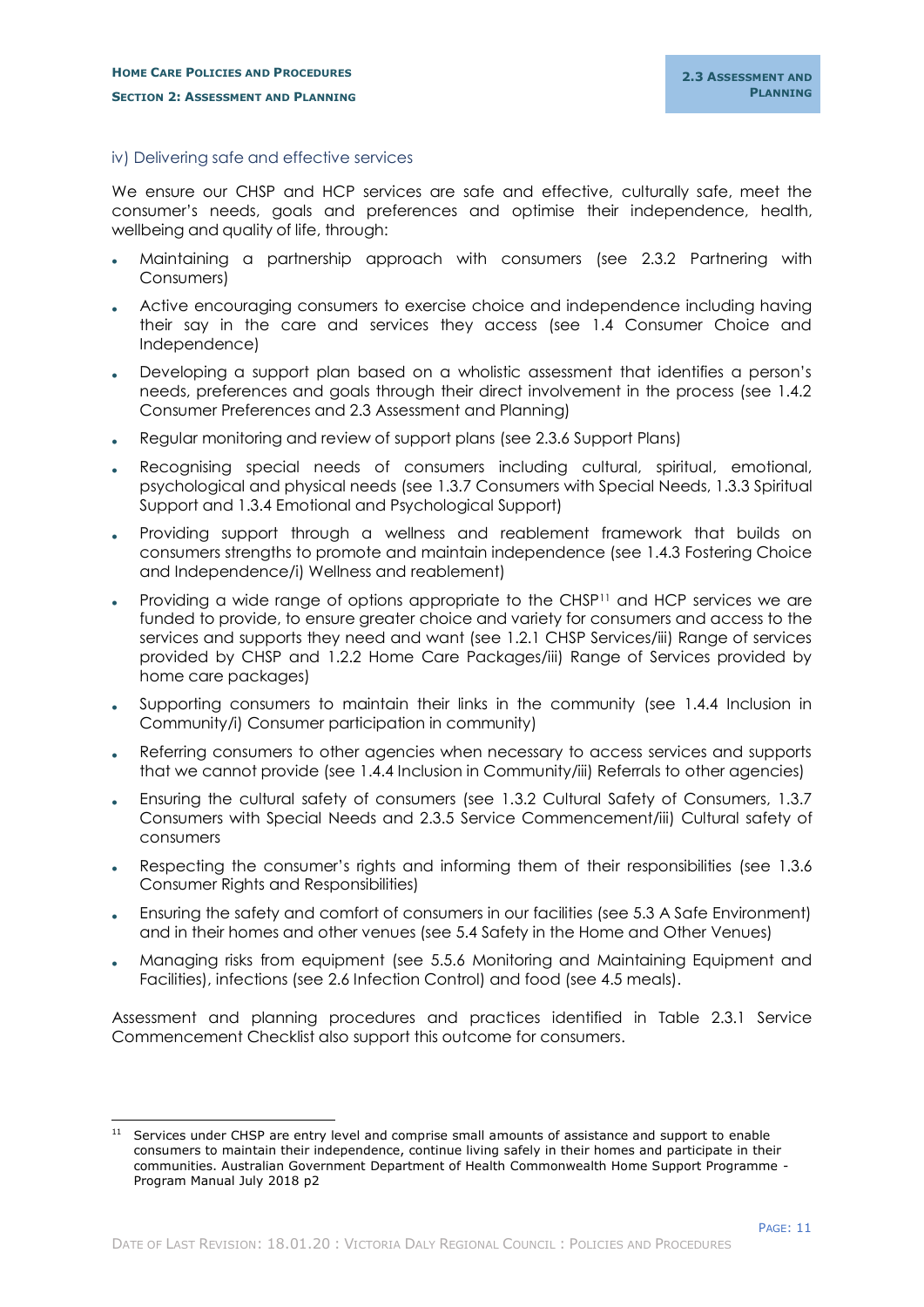Section 5: Service Environment describes the procedures and practices Victoria Daly Regional Council Home Care has in place to ensure a safe and comfortable service environment that promotes the consumer's independence, comfort and enjoyment.

## <span id="page-14-0"></span>v) Action in the event of a consumer not responding to a scheduled visit<sup>12</sup>

Each consumer is consulted regarding what they want Victoria Daly Regional Council Home Care to do in the event that they do not respond to a scheduled visit. This is documented in their Support Plan and in their Meal Service Plan. Generally, if consumers do not respond to a scheduled visit, staff and volunteers:

- Knock and shout at the door
- Check the boundaries of the property and/or check with neighbours (if applicable and appropriate)
- Notify the Administration Officer who will ring the consumer and/or representative or next of kin and make a note in the Progress Notes of the outcome
- If a meal delivery, the meal is not to be left (due to food safety requirements and the need to understand why the consumer is not responding).

If necessary, the Administration Officer will ring the Police and ask them to check the house.

## <span id="page-14-1"></span>vi) Enduring guardian and enduring power of attorney

An enduring guardian is the person a consumer appoints to act on their behalf by completing an Enduring Power of Guardianship form. The consumer determines the extent of the Enduring guardian's powers to make personal, lifestyle and treatment decisions on the consumer's behalf.

An enduring power of attorney is a legal document where a consumer nominates a person to manage property and financial decisions.

At service commencement, the consumer is asked if these documents are available, and if so, we take a copy for our office (with permission). We consider these documents in our interactions with the consumer and consult as necessary.

Consumers are directed to the Office of the Public Advocate if they wish further information on these issues.

#### <span id="page-14-2"></span>vii) Consent

#### *Principles of consent*

We support consumers to be fully informed regarding the consumer-centric care and services we provide. We are guided by the following principles:

- Consumers have the right of self-determination regarding care and services
- We are committed to engaging in sensitive, two-way communication to support the consumer to make decisions regarding care and services, including the right to refuse services

<sup>-</sup><sup>12</sup> Australian Government Department of Health Commonwealth Home Support Programme - Program Manual 2018 p 85 Guide for Community Care Service Providers on How to Respond when a Community Care Consumer does not Respond to a Scheduled Visit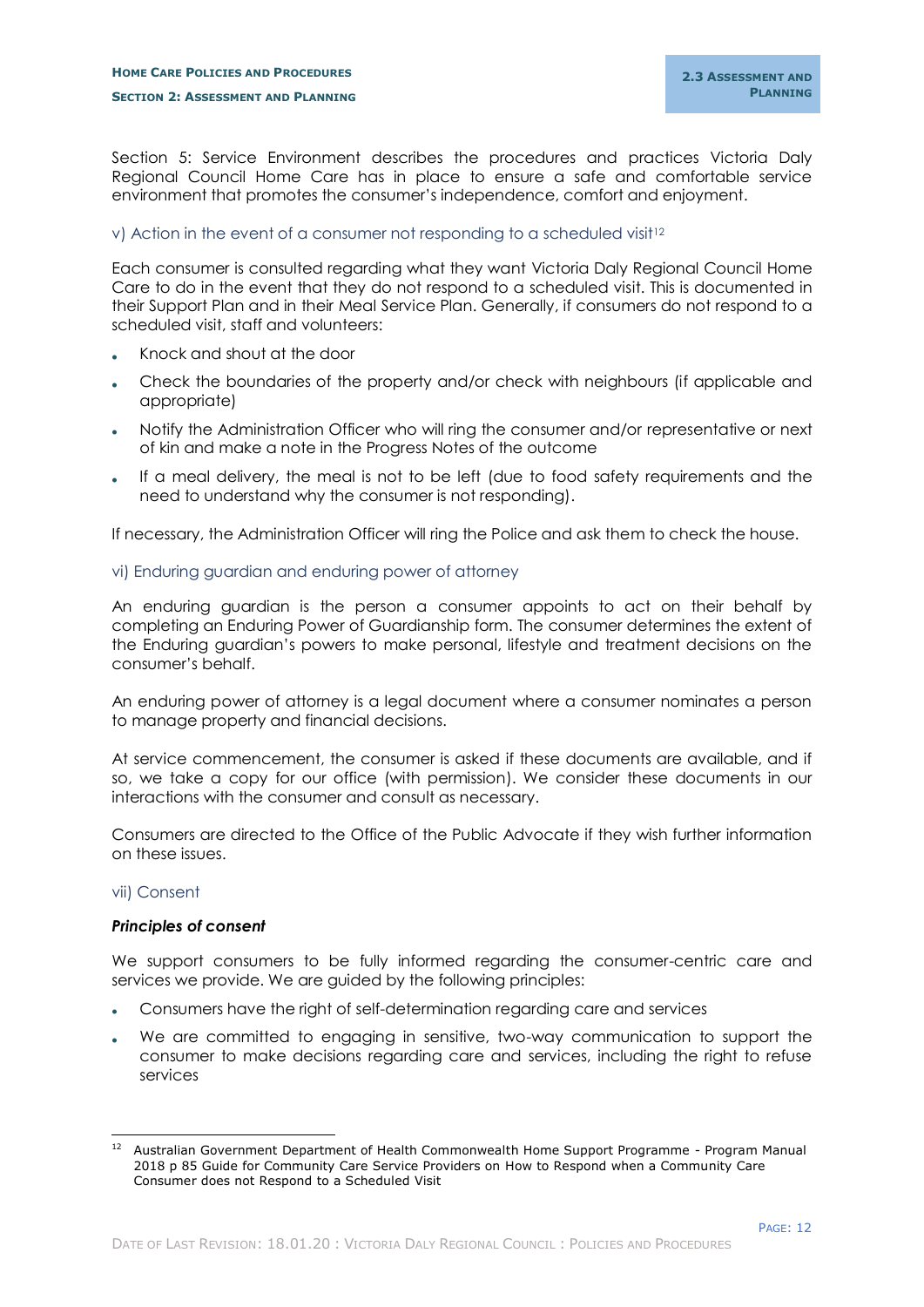## **HOME CARE POLICIES AND PROCEDURES SECTION 2: ASSESSMENT AND PLANNING**

- Provision of information in language/format the consumer can understand with consideration to language, culture and sensory/literacy impairments
- The decision-making hierarchy is used to assist us to determine the most appropriate decision maker (see Figure 2.3.1: Hierarchy of Decision Makers for Treatment)
- Verbal informed consent must be given for the provision of care and services
- Health professionals must warn consumers/decision makers of the material risks of the proposed treatments so they can make decisions about associated risks and whether they wish to proceed.

Consent and privacy of information are closely aligned; we ensure that consent has been gained to manage the privacy of consumer information by ensuring:

- Information relating to a consumer is only shared with the consent of the consumer or their representative or guardian (with consideration to capacity).
- We have a Consumer Consent Form that details approved consent and our privacy statement
- We seek consent from consumers to disclose personal information to other health service providers in an emergency as appropriate to provide emergency care or services
- We seek consent from consumers to provide access to consumer records to government officials (or their delegates) in the conduct of quality reviews or the investigation of complaints. We advise consumers that these individuals are required to keep all information accessed through this process confidential
- We advise consumers that information is required to be provided to government bodies as a requirement of service delivery
- Consent to share personal information can be withdrawn at any time by the consumer.

#### *Valid consent*

Consent is valid if it is:

- Voluntary: the consent is made by the consumer/decision maker without undue influence from others
- Informed: made after receiving sufficient information about the care or treatment to enable an informed decision
- Capacity: the person giving consent must understand the information presented to them in order to decide
- Current: consent must be reviewed if, after consent is obtained, the consumer's circumstances (including treatment options and risks) have changed or the scope of consent becomes otherwise inadequate
- Scope: the care or treatment provided must fall within the consent that has been given.

Consent is valid until the consumer/decision maker withdraws it or the proposed treatment or care is no longer appropriate due to a change in circumstances.

## *Types of consent*

Consent can be implied or explicit. Implied consent is where the consumer indicates through their actions that they are willing to proceed with the care or treatment offered (e.g. the consumer prepares for assistance with personal care). If it is unclear if the consumer has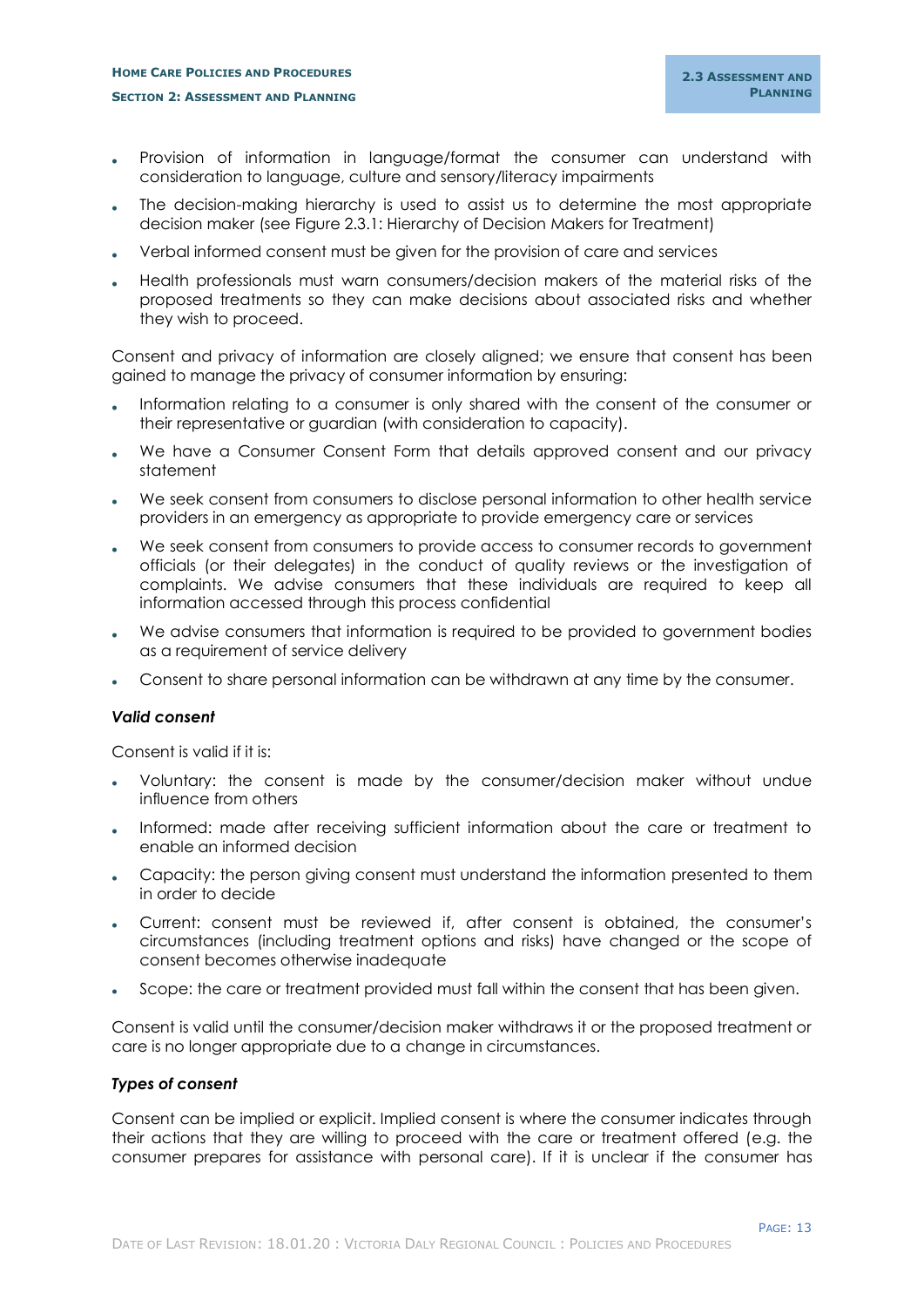provided consent for care or treatment, the care provider should validate with the consumer that they consent for care or treatment.

Explicit consent is required where more complex care or treatment is being provided (such as insertion of a catheter). The health professional is required to note consent in the consumer's record after explaining the risks and benefits to the consumer.

Written consent should be obtained for vaccinations. Other health care procedures may require written consent, at the discretion of the medical practitioner.

#### *Seeking consent*

The following steps should be taken in gaining consent:

- Determine who is responsible for giving consent (decision making hierarchy)
- Verify the consumer has capacity to consent (if it is suspected they do not, we consult with representatives and/or the consumers medical practitioner)
- Provide sufficient information to the consumer: if the consumer has limited comprehension of the English language, seek support from a professional interpreter
- Verify the consumer's understanding including answering any questions the consumer has
- Seek a decision from the consumer regarding consent (ask the consumer to sign the consent form for overarching service provision consent, or in the case of health care professional invasive treatments, document the consumer's consent to treatment in the consumer's record).

#### *Consent procedure*

Consent is explained to consumers/representatives at their commencement visit/assessment and they are assisted to complete the Victoria Daly Regional Council Home Care Consent form which identifies where we can obtain information about the consumer and who information can be provided to. This includes the provision of information to representatives. All occasions of sharing information are recorded in the consumers Progress Notes with details of the information and consent.

The Consent Form is reviewed at reassessments and before any information is shared with agencies not specifically covered by the consents in place. Details of access to consumer information are provided in Table 2.3.2: Access to Consumer Information (with Consent).

Health professionals explain health care interventions and gain verbal/implied consent before proceeding with care procedures. If these procedures are invasive (ie catheter insertion), consent is documented in the progress notes (e.g. 'consent gained for catheter insertion after discussion with consumer regarding risks and benefits'). Support workers discuss support interventions and gain verbal/implied consent (e.g. when supporting a consumer with personal care). At no time is care or support provided without implied consent; consumers can withdraw consent for care and services.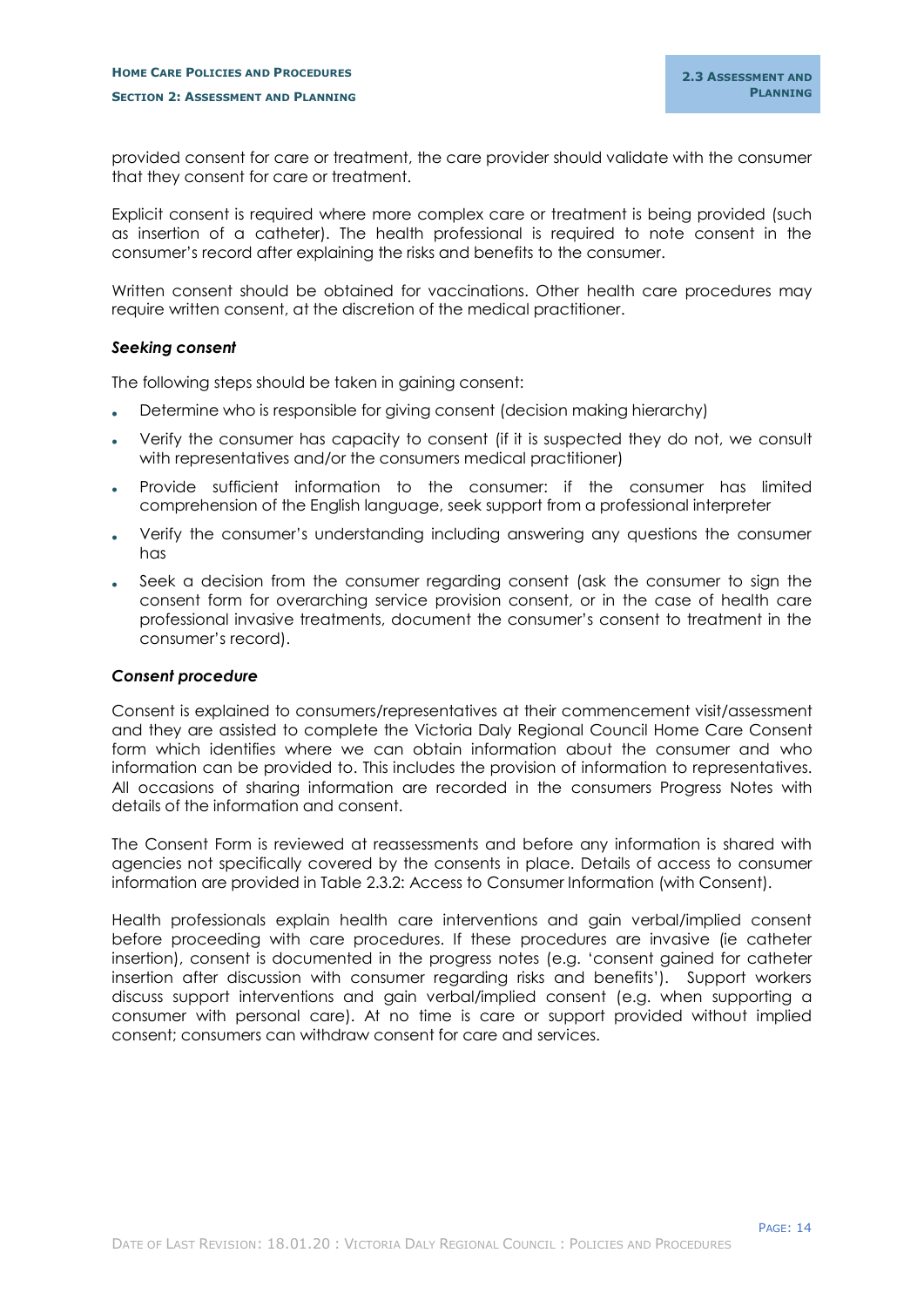| <b>Records</b>                      | Consumer/<br>Guardian | Representative<br>$\boldsymbol{v}$ | Clinical<br>Staff | Supervisory<br>Staff | Support<br>Workers | <b>Home Care</b><br>Agencies<br>Other | Agencies<br>Medical | Emergency<br>Agencies |
|-------------------------------------|-----------------------|------------------------------------|-------------------|----------------------|--------------------|---------------------------------------|---------------------|-----------------------|
| Assessment                          |                       |                                    |                   |                      |                    |                                       |                     |                       |
| Support Plan                        |                       |                                    |                   |                      | $\bullet$          |                                       |                     |                       |
| <b>Clinical Assessments</b>         |                       |                                    |                   |                      |                    |                                       |                     |                       |
| <b>Clinical Support Plans</b>       |                       |                                    |                   |                      |                    |                                       |                     |                       |
| Progress Notes                      |                       | SPR <sub>13</sub>                  |                   |                      |                    |                                       |                     |                       |
| Transfer Form                       |                       | <b>SPR</b>                         |                   |                      |                    |                                       |                     |                       |
| Advance Health<br><b>Directives</b> |                       | <b>SPR</b>                         |                   |                      |                    |                                       |                     |                       |
| Agreements/Financial<br>Information |                       | SPR                                |                   |                      |                    |                                       |                     |                       |
| Paper Files                         |                       | SPR                                |                   |                      |                    |                                       |                     |                       |
| <b>Electronic Files</b>             |                       | SPR                                |                   |                      |                    |                                       |                     |                       |

## *Table 2.3.2: Access to Consumer Information (with Consent)*

(See also 2.5 Consumer Documentation and Information Sharing.)

## <span id="page-17-0"></span>viii) Advance health directives (AHD)

Staff are required to follow the advance health directives provided by consumers (see 2.3.8 Advance Care Planning). We advise the consumer on service commencement that they need to have four copies of their AHD: one for the consumer to keep, two to be placed with the support plan, [one of these to be available to take to hospital (if necessary)] and one to be stored in our main office. If the consumer is referred to a health service (e.g. hospital) we advise the consumer has an Advance Health Directive (see Consumer Details and Transfer Form) and send a copy with the consumer if we are present when they transfer. Should the consumer not yet have an Advance Health Directive, we refer them to their medical practitioner to discuss the option of completing one.

## *Consent and advance health directives<sup>14</sup>*

When a consumer 18 years or over is not able to make reasonable judgments about proposed treatment and they have an Advance Health Directive, health professionals are obliged to follow their directives.

Where there is no Advance Health Directive the health professional must follow Figure 2.2.1: Hierarchy of Decision Makers for Treatment.

<sup>-</sup><sup>13</sup> SPR: Specific Consumer Permission Required

<sup>&</sup>lt;sup>14</sup> Government of Western Australia Guardianship and Administration Act 1990 (GA Act) cited in Government of Western Australia Department of Health WA Consent to Treatment Policy 2016 p 14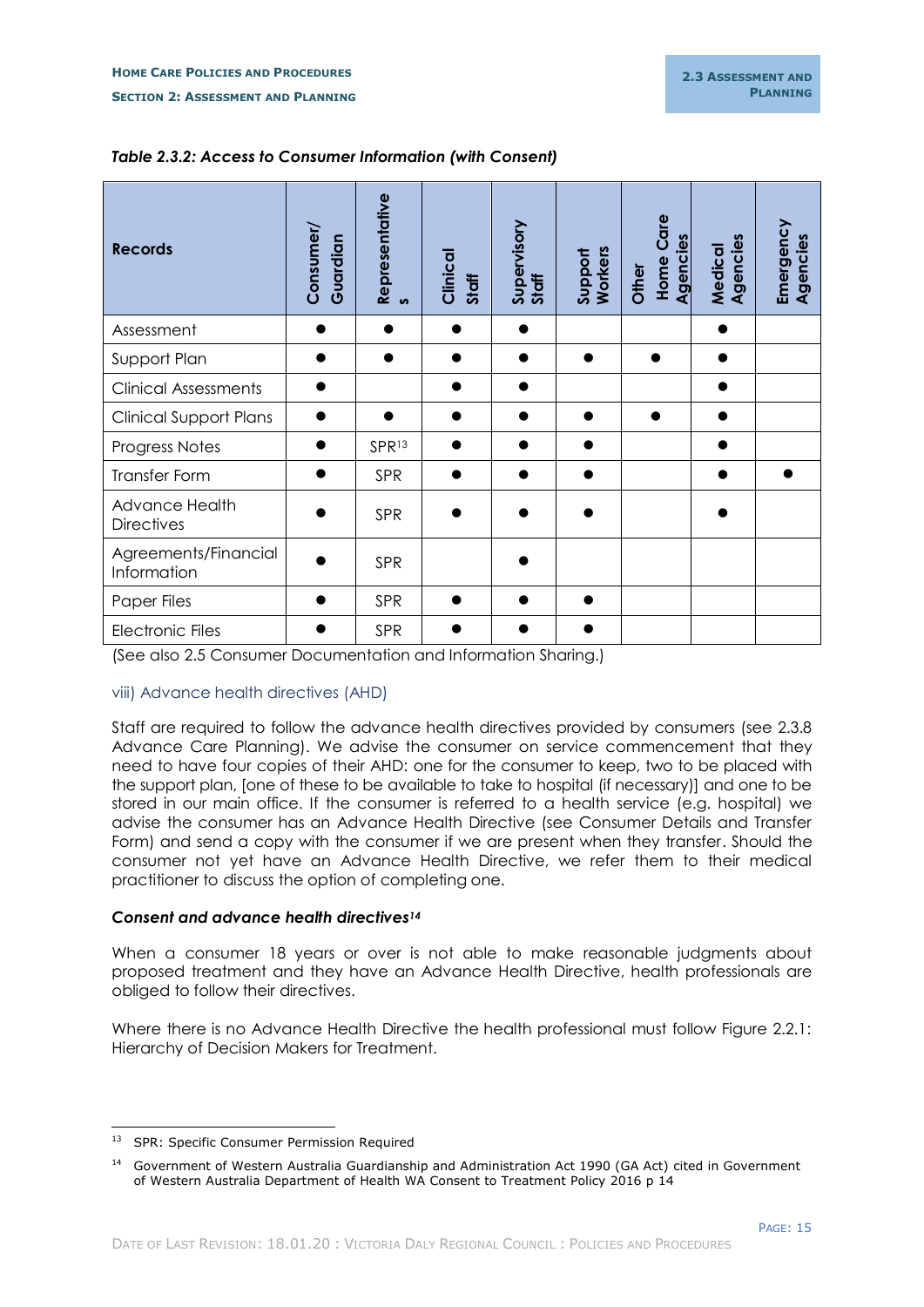

## *Figure 2.3.1: Hierarchy of Decision Makers for Treatment<sup>15</sup>*

-

<sup>&</sup>lt;sup>15</sup> Government of Western Australia Department of Health WA Consent to Treatment Policy 2016 p 14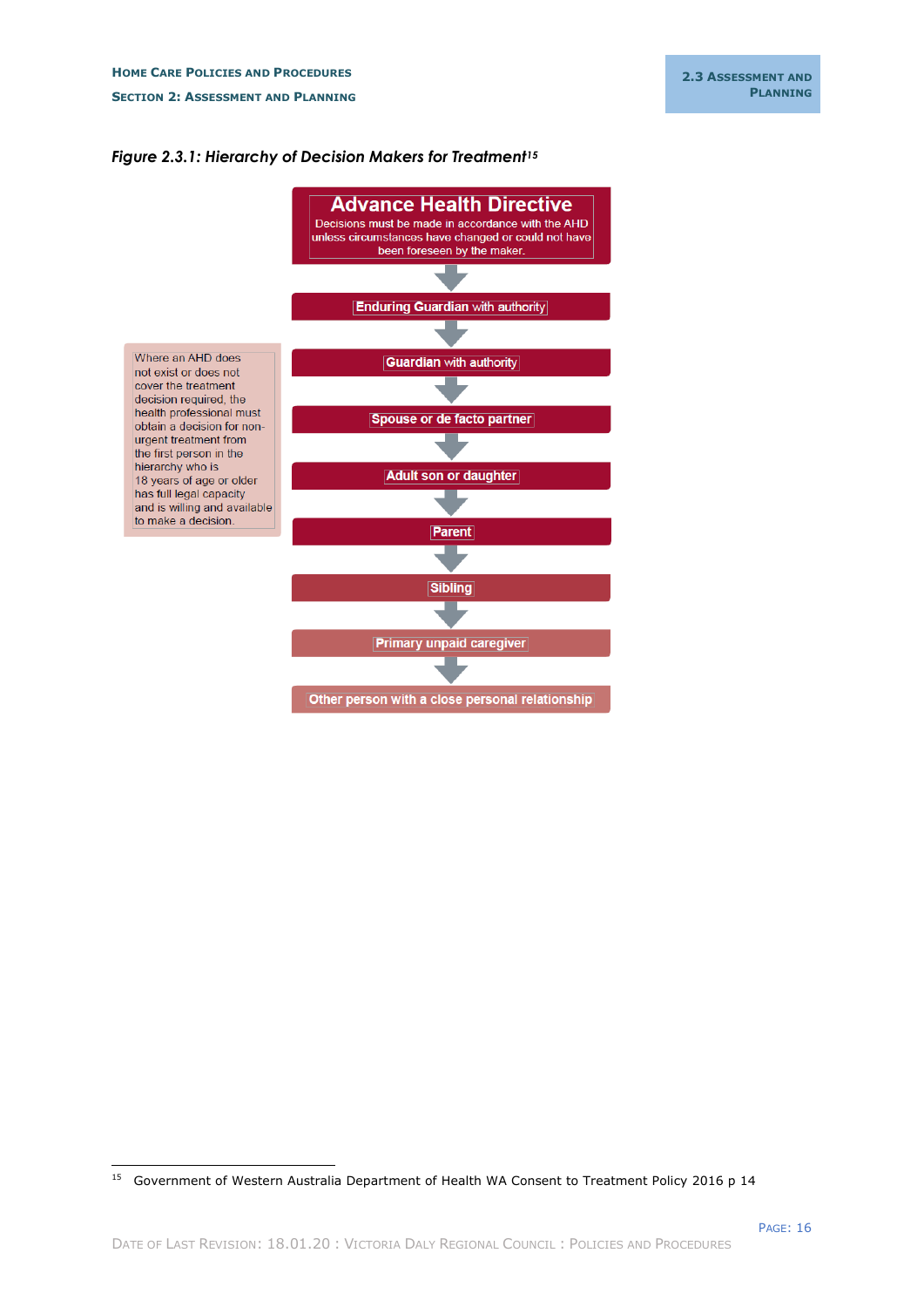## <span id="page-19-0"></span>2.3.6 SUPPORT PLANS<sup>16</sup>

#### <span id="page-19-1"></span>i) General

Victoria Daly Regional Council Home Care utilises our own support plan format, which is readily understood and easily followed by staff, for all HCP and CHSP consumers. In developing the support plan, Victoria Daly Regional Council Home Care ensures that:

- The support plan developed by the ACAT or RAS is followed
- Where stipulated CHSP services are provided in accordance with specified timelines
- The [ACAT Guidance Framework that is applied](../../../Leslie%20Gevers/Downloads/acat_guidance_framework_for_hcp_level_stage_1_v1.1.pdf) to HCPs<sup>17</sup> is reviewed to inform consumer's current needs
- The support plan is based on a wellness and reablement approach
- We work directly with the consumer to break down the broader goals in their support plan into achievable steps and strategies that will assist the consumer to reach their goals
- The support plan is detailed enough to ensure the strengths of consumers are recognised and built on and not undermined through the delivery of support in areas where the consumer can self-manage
- Consumers and their representative/s, to the extent expressed by the consumer, are involved in deciding the support the consumer receives and their goals
- Individual needs and preferences are considered and may include:
	- o Physical needs
	- o Spiritual needs (see 1.3.3 Spiritual Support)
	- o Emotional needs (see 1.3.4 Emotional and Psychological Support)
	- o Cultural safety needs (see 1.3.2 Cultural Safety of Consumers)
	- o Socio-economic needs
	- o Preferred days and times (balanced against our ability to provide support at specified times)
	- o Advance care planning and end of life planning if the consumer wishes (see 2.3.8 Advance Care Planning)
	- Care alerts (including home safety, risks to staff, infection etc).
- The consumer is made aware of and able to choose from available support in the community.

We coordinate care to ensure timely reviews, follow up of consumer identified issues and challenges, consultation with other providers, including family, and appropriate referrals.

For Level 3 and 4 HCP consumers the support plan is developed by the Registered Nurse. For all other consumers, the Consumer Care Coordinator develops the support plan.

i, <sup>16</sup> Australian Government Department of Health Commonwealth Home Support Programme - Program Manual 2018 Sections 2.5.2 Service Delivery and 2.6 Service Provider Responsibilities. These sections describe the requirements in applying a wellness approach to service delivery

<sup>&</sup>lt;sup>17</sup> The ACAT Guidance Framework cited in: Australian Government Department of Health Questions and Answers Aged Care Legislation Amendment May 2016 p 9.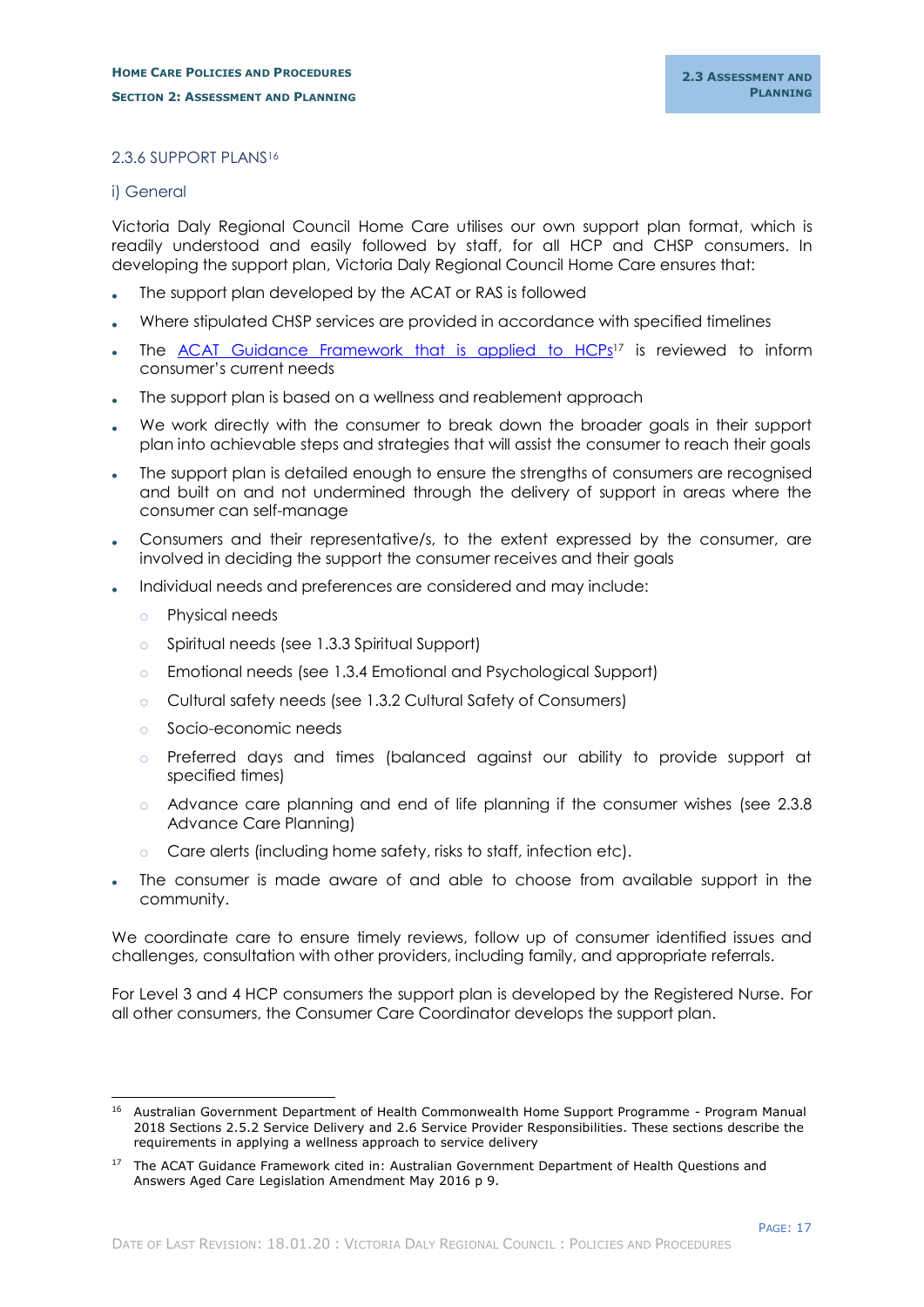For CHSP consumers the Consumer Care Coordinator discusses with them the recommended support plan provided by My Aged Care and further develops it in consultation with the consumer with consideration to the consumer's expressed goals and wishes.

When the support plan is finalised it is again explained to the consumer and the consumer agrees to it by signing it. The supports delivered are those specified in the support plan. If a consumer requests additional or different support then their support plan is reviewed before additional or different support is provided, and if appropriate a referral for re-assessment is made to My Aged Care. The support plan also details any special needs such as special diets, particular domestic assistance requirements, particular personal care requirements keeping in mind wellness and reablement.

## <span id="page-20-0"></span>ii) Consumer access to support plans

(See 2.5.2 Consumer Access to Support Plans and Other Documentation.)

<span id="page-20-1"></span>iii) Consumers requiring clinical support

(See 3.2 Delivering Support.)

#### <span id="page-20-2"></span>2.3.7 PROGRESS NOTES

-

(See 2.5.3 Progress Notes.)

(See also Figure 3.2.1: Assessment and Care Planning Process Flow Chart.)

## <span id="page-20-3"></span>2.3.8 ADVANCE CARE PLANNING

Consumers are assisted to access support to complete an advance care and end of life plan if they wish to. In the first instance the Care Coordinator asks the consumer whether they have an advance care plan, and if not, whether they would like to discuss it with their doctor. If they prefer assistance from Victoria Daly Regional Council Home Care the Care Coordinator:

- Downloads the forms required by WA law from the web site of Advance Care Planning Australia<sup>18</sup>
- Checks with the consumer if they want other people involved
- Arranges a time to complete the forms and support to discuss the plan with their medical practitioner should they wish to complete an Advance Health Directive. Advance Health Directives can be witnessed by people of specified professions; in the first instance we refer our consumers to consult their medical practitioner to witness the document.

Staff involved in advance care planning have the training and experience to explore with consumers their values, goals and wishes regarding advance care planning and end of life care. The focus is on:

- Affirming life, worth and uniqueness by enabling consumers to reflect on their life contribution, and
- Confirming dying as a normal process and positioning palliative care planning, advance care planning and death preferences within that context<sup>19</sup>

<sup>&</sup>lt;sup>18</sup> Advance Care Planning Australia website provides a broad range of forms and supporting information for each State and Territory including [Western Australia](https://www.advancecareplanning.org.au/resources/advance-care-planning-for-your-state-territory/wa)

<sup>19</sup> Australian Government Australian Aged Care Quality Agency Aged Care Quality Standards Draft Guidance -Full suite 2018 p 34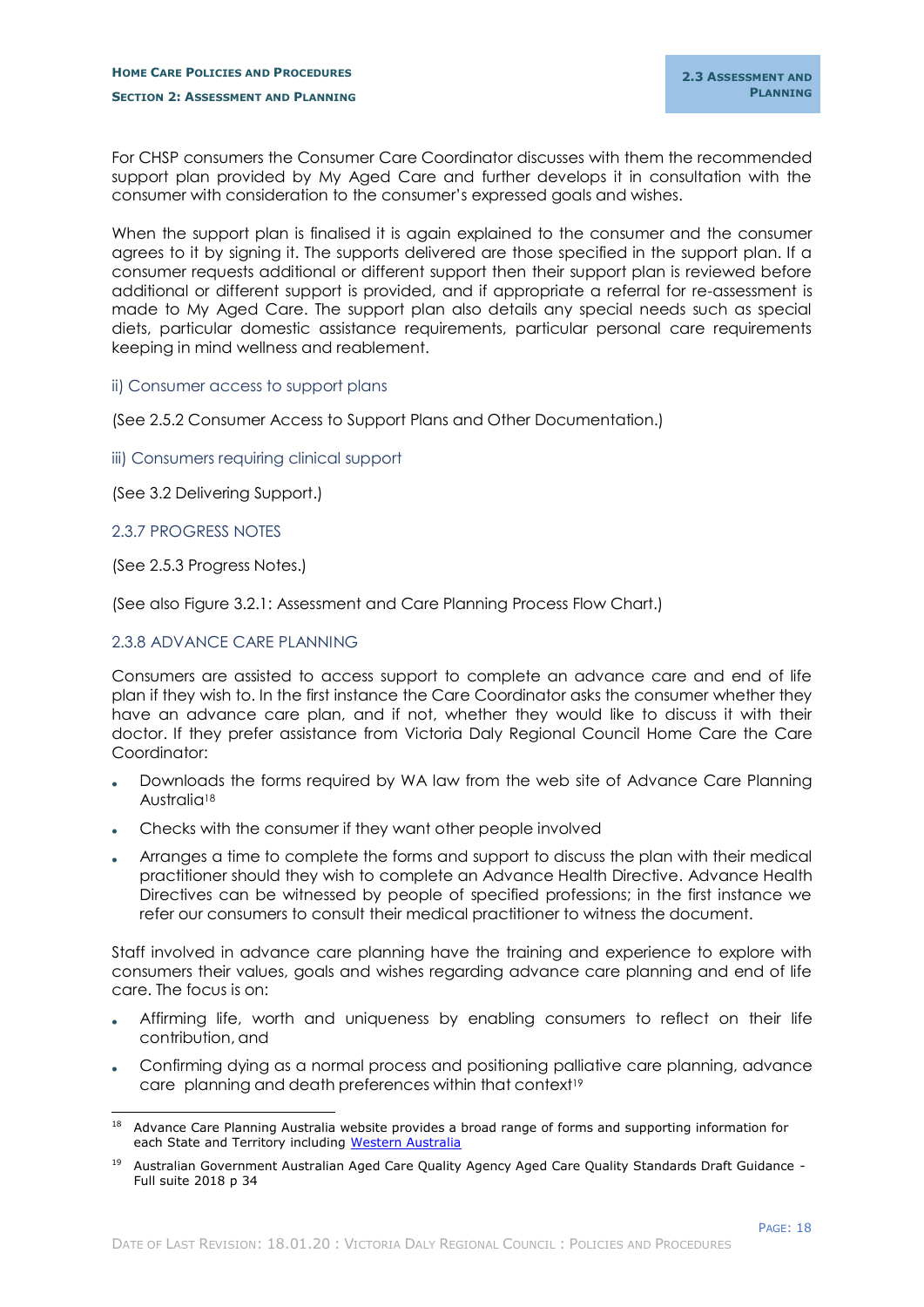(See also 2.3.5 Service Commencement and Assessment/viii Advance health directives (AHD)/Consent and advance health directives.)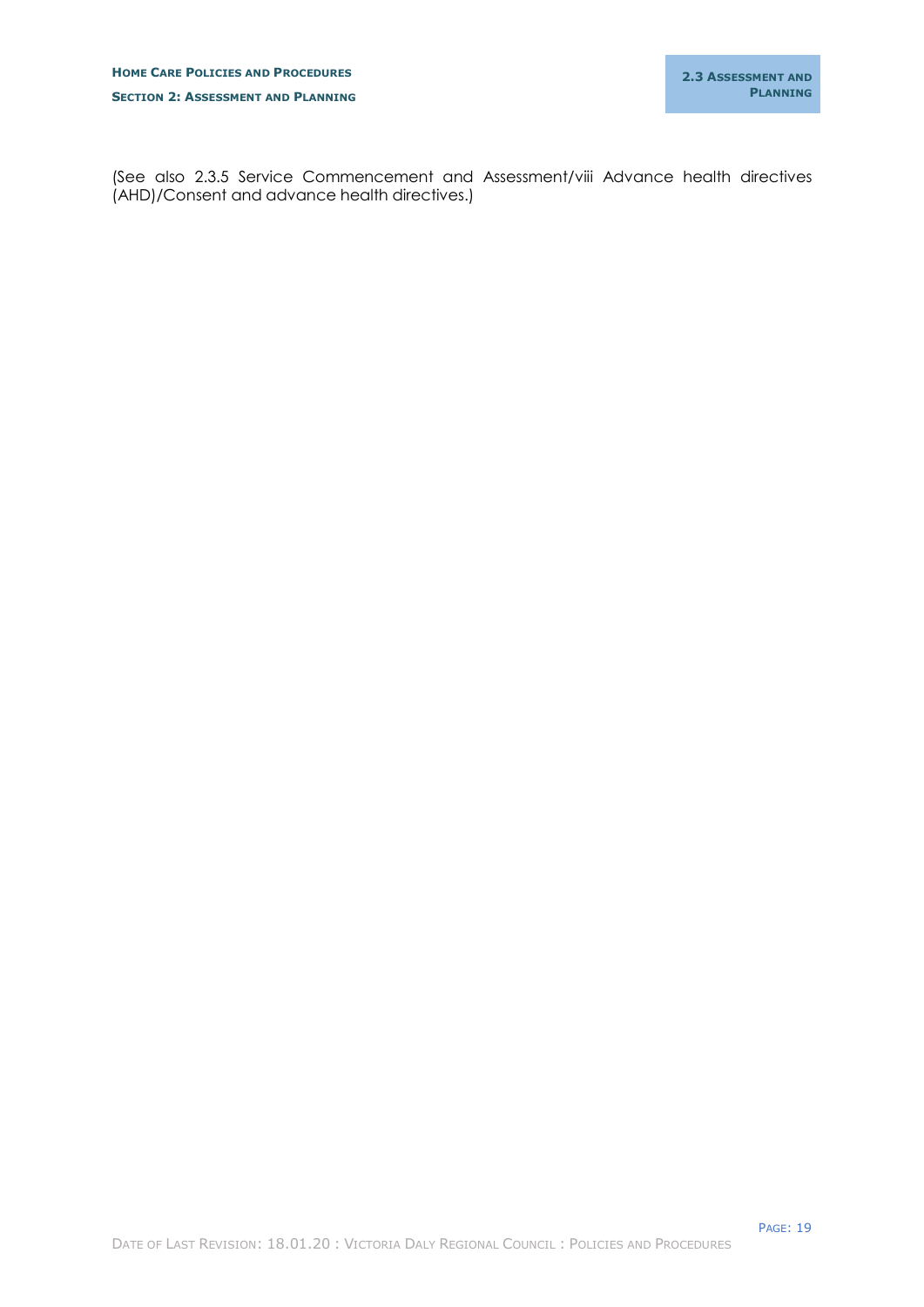# <span id="page-22-0"></span>2.4 CONSUMER REVIEWS

#### <span id="page-22-1"></span>2.4.1 CONSUMER REVIEWS – CHSP CONSUMERS<sup>20</sup>

Victoria Daly Regional Council Home Care has an on-going responsibility to monitor and review the services they provide to their consumers to ensure that the consumer's needs are being met. Where there is no recommended review date included in the RAS support plan, at a minimum all consumers have their support services reviewed annually and if there are any significant changes to a consumer's needs identified, this is referred to My Aged Care to undertake a formal support plan review.

The need for a review may be triggered by a request from the consumer, a request for additional supports; a report of hospitalisation, illness or accident or staff observation of the consumer's condition. The outcome may include:

- No change
- An increase or decrease in services
- A referral for further assessment.

Reviews are conducted by the Consumer Care Coordinator or a Team Leader using the consumer's support plan as a basis for determining if significant changes may have occurred (Notes are made on the support plan). The type of review may vary depending on the services provided; however, if significant changes appear to have occurred a face to face review is completed. The range of reviews may include:

- Consumers only receiving meals/transport may be reviewed by telephone annually
- Consumers receiving in-home support may be reviewed annually
- Consumers only accessing social support group may be reviewed annually in the centre
- For in-home support consumers, if additional reviews are scheduled within the year, they may be conducted by telephone, depending on the consumer's requirements. However, if a review occurs a year after the last review, it is conducted face to face

As noted above, if there is a significant change in the consumer's needs, My Aged Care is advised. A new assessment may be undertaken by the RAS. This may be initiated by an assessor's review following a request for review by us or by a consumer. Consumers are referred to the RAS that last undertook the face-to-face assessment.

(See 2.4.3 Review/Reassessment Process, for information on what is covered in the review.)

## <span id="page-22-2"></span>2.4.2 CONSUMER REASSESSMENTS – HCP CONSUMERS

HCP consumers are reassessed face-to-face at least annually and as frequently as 3 to 6 months depending on their level of care and requirements. (Consumers receiving Home Care Levels 3 and 4 are reassessed more often due to their higher care and support needs).

The need for a more frequent reassessment is triggered by<sup>21</sup>:

A request by the consumer

<sup>-</sup><sup>20</sup> Australian Government Department of Health Commonwealth Home Support Programme - Program Manual 2018 p 75 Review of Client Needs

<sup>&</sup>lt;sup>21</sup> Australian Government Department of Health Home Care Packages Program Operational Manual December 2015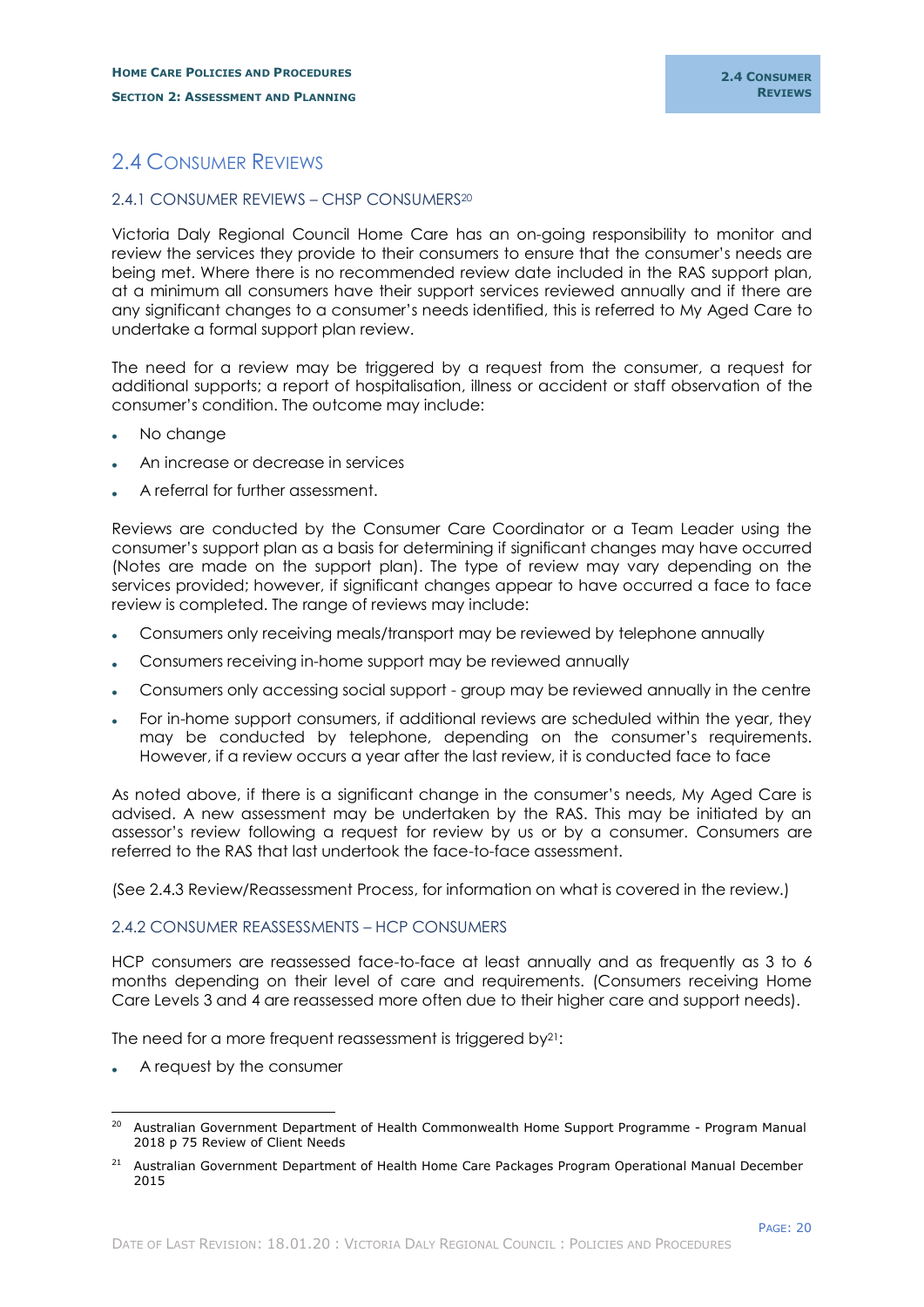## **HOME CARE POLICIES AND PROCEDURES SECTION 2: ASSESSMENT AND PLANNING**

- A change in condition or health/wellness episode
- A change in care need that cannot be met within the budget available for the package
- A change in living or carer arrangements
- Ongoing or increasing use of clinical services by a consumer
- A change in the costs of providing the care and services or
- A report of a decline in physical or mental health from:
	- o The consumer
	- o The carer, family or other representatives
	- o The support worker/s
	- o A medical practitioner/health professional or
	- o Another agency.

The Consumer Care Coordinator reassesses level 1 and 2 consumers. The Registered Nurse and/or Allied Health Professional reassesses Level 3 and 4 consumers routinely (and Level 1 and 2 consumers' clinical care needs if necessary). The Registered Nurse or health professional may conduct additional assessments if deemed appropriate (e.g. continence assessment, behaviour assessments etc).

The reassessment process involves a review of the consumer's current circumstances, condition and expressed needs with reference to:

- Their last assessment
- Current support plan and individualised budget (including goals)
- Feedback from the consumer and/or representative
- Input from other health care professionals/agencies and
- Consumer records including observations from the support workers and other staff.

(See 2.4.3 Review/Reassessment Process, for information on what is covered in the review.)

If a reassessment identifies that a consumer may require a higher-level package My Aged Care is advised. If the consumer is already in receipt of a Level 4 package, they may need to consider other options including: <sup>22</sup>

- Reviewing their care plan to identify alternatives and priorities (for example, reducing higher cost services, such as support on weekends, and replacing it with informal supports)
- Purchasing additional services
- The benefits of residential care, either as short-term respite to complement their package or as a long-term option.

The consumer still has security of tenure of their package, and must continue to receive care and services as agreed, until they notify the provider in writing that they wish to terminate their Home Care Agreement, if they wish to do so.

<sup>-</sup><sup>22</sup> Australian Government Department of Health Home Care Packages Program Operational Manual December 2015 p37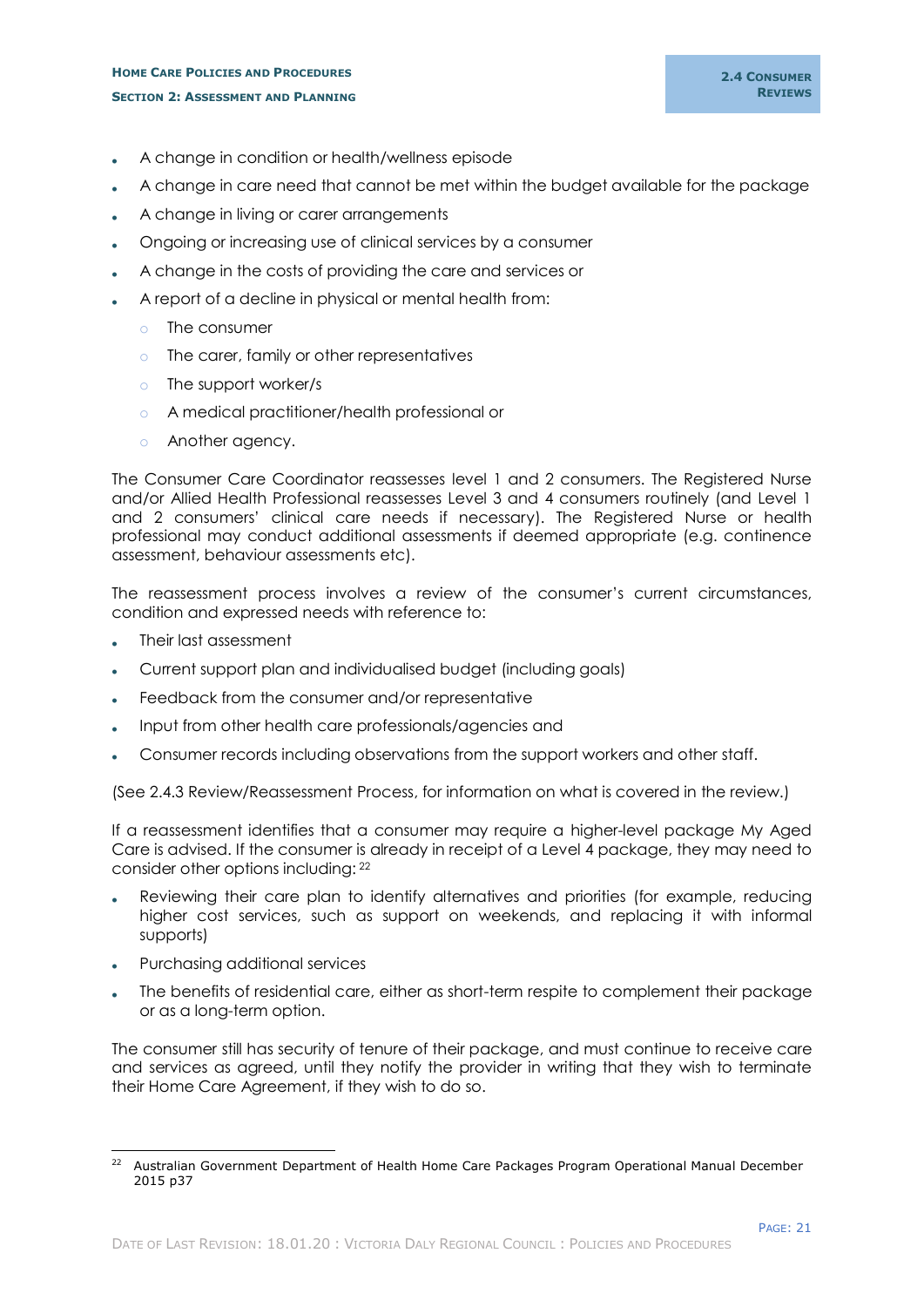## <span id="page-24-0"></span>2.4.3 REVIEW/REASSESSMENT PROCESS

The review of CHSP consumers is based on reviewing their current support plan and noting changes on the plan and is guided by the Review/Reassessment Checklist. If changes are significant a new support plan is developed.

The reassessment of HCP consumers is based on their last assessment and support plan and is guided by the Review/Reassessment Checklist. If significant changes are indicated a new Assessment/Reassessment Form for HCP Consumers is completed.

Reviews and reassessments, for CHSP and HCP, include the following23:

- Consultation with the consumer throughout the review process highlighting the partnership approach
- Explanation of the purpose of the review/reassessment including wellness and reablement principles
- A check on the consumer's living situation who lives with them, do they have anyone to support or assist them, the living environment and safety concerns
- Identification of carer supports and any needs in this area
- A review/reassessment of the consumer's medical issues and medications (as appropriate) and whether medication support is required
- A review of the support plan, including goals, in consultation with the consumer
- An evaluation of the quality and success of the services and supports that have been provided
- An assessment of physical resources required for adequate care and support
- Identification of required changes to the support plan based on promoting consumer control, wellness and reablement in consultation with the consumer, and agreed to by the consumer
- Review of the individualised budget and/or fees for HCP consumers in consultation with the consumer and agreed to by the consumer or an explanation and review of fees for CHSP consumers
- Discussion of the option of 'topping up' service delivery with services paid for directly by HCP consumers if requested or required
- Referrals to other services using the Referral to Another Agency form if required and agreed to by the consumer
- An explanation of information in the Consumer Handbook to the consumer to the extent necessary to ensure understanding
- Completion of the Assessment/Reassessment form for HCP consumers if significant changes to the consumer's support are indicated. If no changes are indicated this is noted on the current Assessment/Reassessment form and the update date is entered
- Support for HCP consumers to continue to make informed decisions, including discussion of whether they wish to change their level of involvement and decision-making in the management of the package
- A review of the Home Safety Checklist, which is updated at least annually, may be conducted.

-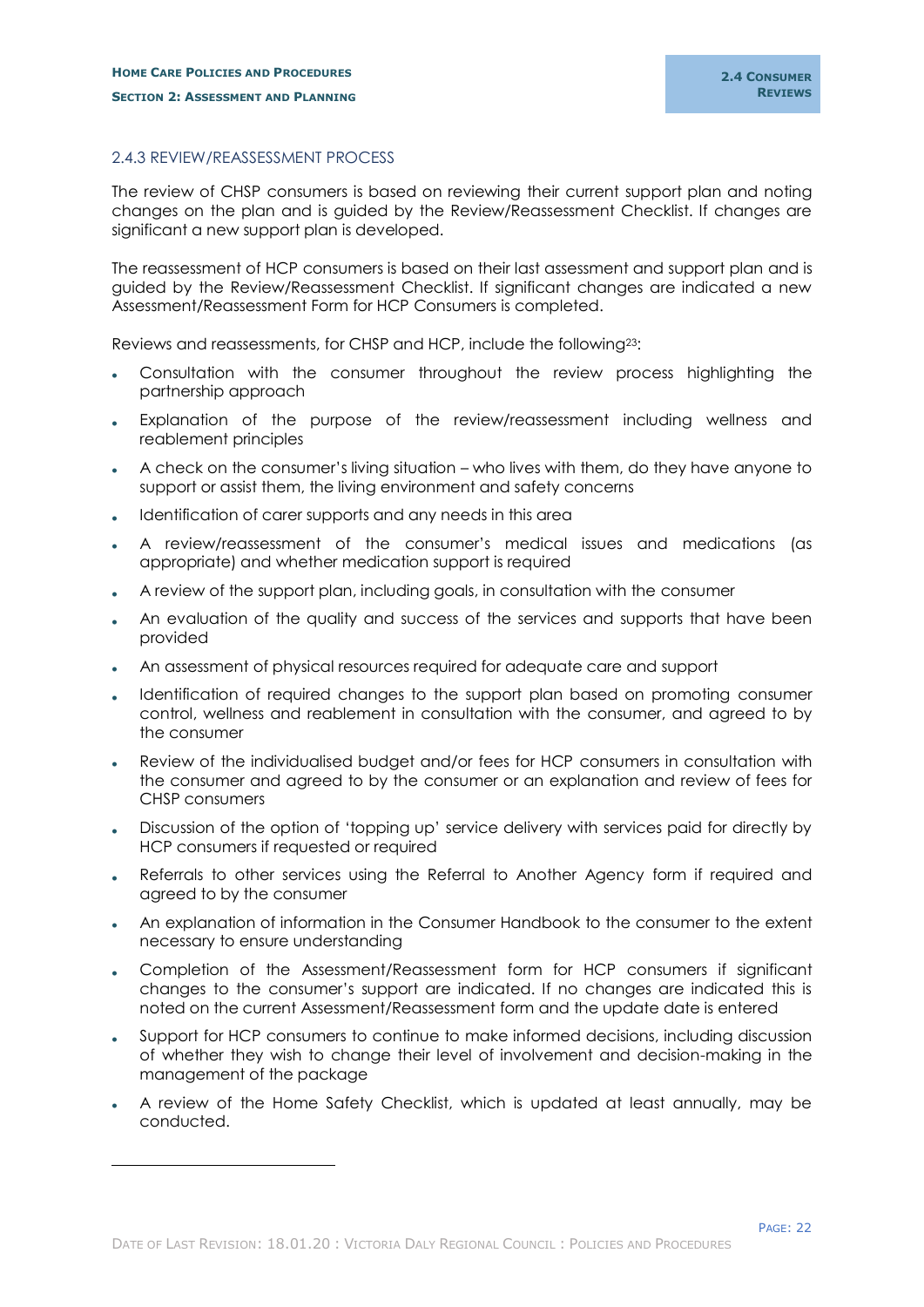Following the review/reassessment:

- A summary of the review/reassessment, the Assessment/Reassessment form for HCP consumers, the Review Checklist for CHSP consumers and updates to the support plan, are included in the consumer records
- The updated support plan is provided to the relevant Team Leader or support worker to explain any changes and to place a copy in the home notes file
- The result of the review is recorded in the consumer record on My Aged Care.
- The next review date is recorded in the consumer record. At the end of each month the Clerical Assistant runs a Consumer Management System report to advise the Consumer Care Coordinator of pending reviews to ensure all scheduled reviews are completed in the month in which they are scheduled. Any missed reviews are given a priority in the coming month.

## <span id="page-25-0"></span>2.4.4 UPGRADES TO HOME CARE PACKAGES<sup>24</sup>

-

When a consumer, who has accepted an interim HCP at a lower level, receives an upgrade the following process applies:

- 1. My Aged Care advises both the consumer and Victoria Daly Regional Council Home Care of the approval of the higher-level package.
- 2. We discuss the upgrade with the consumer. If they are happy with their current level package they are advised they must opt out of the national queue and we will assist them as necessary, to contact My Aged Care.
- 3. If the consumer wishes to upgrade to the higher-level package we discuss with them any additional services they would like to receive with the additional funding.
- 4. Their Support Plan and Home Care Agreement is updated and signed copies provided to the consumer.
- 5. Services are delivered in accordance with the new support plan and agreement.
- 6. The My Aged Care Record is updated to reflect the new service information. **Do not** submit entry or exit information to My Aged Care as it may lead to the package being withdrawn.

<sup>&</sup>lt;sup>24</sup> Australian Government Department of Health Provider Fact Sheet Manage an Upgrade to your Client's Home Care Package January 2018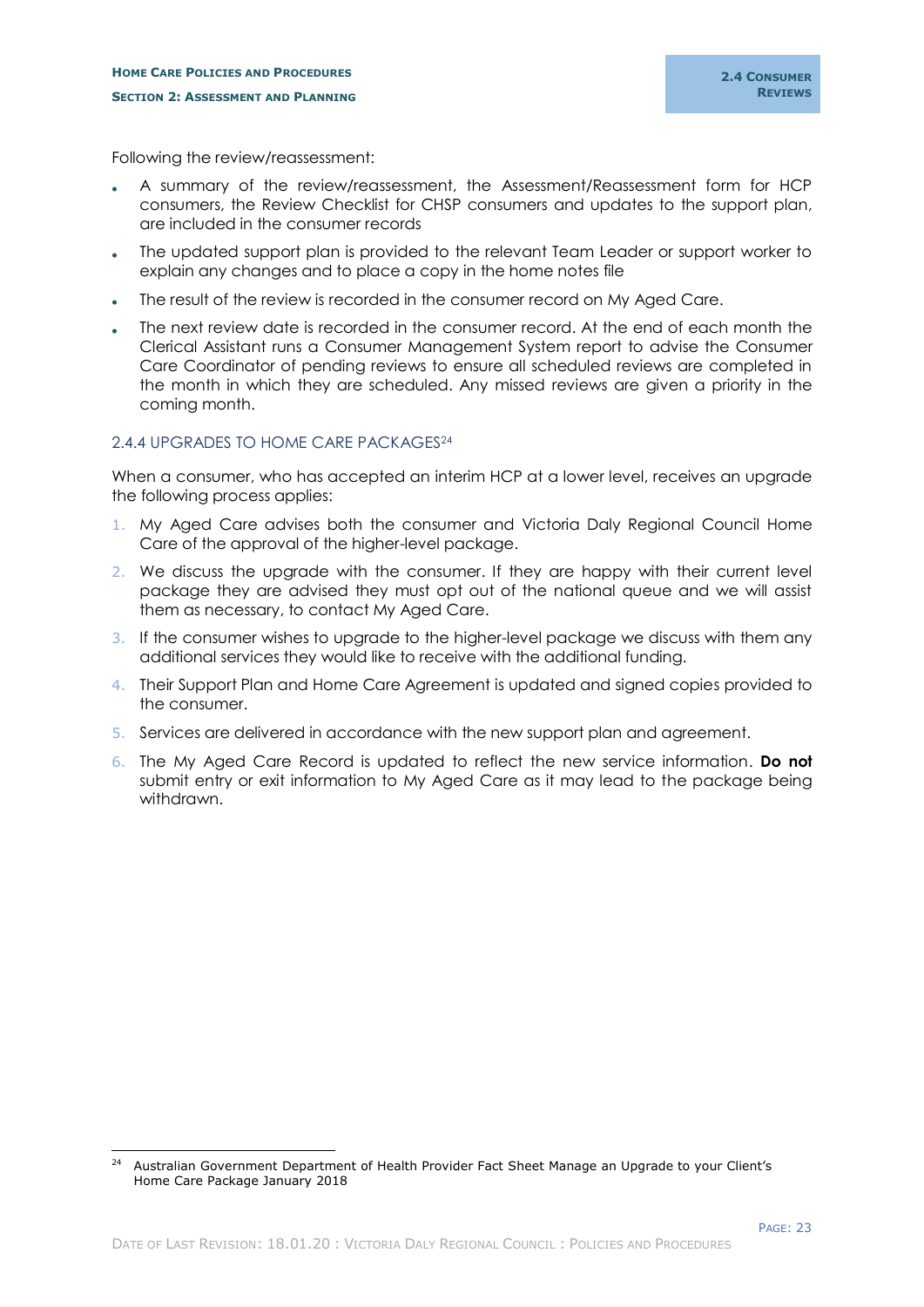# <span id="page-26-0"></span>2.5 CONSUMER DOCUMENTATION AND INFORMATION SHARING

## <span id="page-26-1"></span>2.5.1 CONSUMER DOCUMENTATION

All consumers accessing services and supports for daily living have:

- A comprehensive assessment or reassessment (see 2.3.5 Service Commencement and Assessment)
- A detailed support plan based on their assessment (see 2.3.6 Support Plans)
- Clinical assessments and support plans including complex care support plans, and specific care plans (see 3.2.4 Clinical Support)
- Other consumer information forms
- Copies of correspondence
- Progress notes
- Paper and electronic files.

## <span id="page-26-2"></span>2.5.2 CONSUMER ACCESS TO SUPPORT PLANS AND OTHER DOCUMENTATION

#### <span id="page-26-3"></span>i) In-home support plans

For consumers receiving in-home services a copy of the support plan (including the CDC Plan for HCP consumers) is held in the office and a copy kept in the consumer's home to ensure:

- The consumer/representatives understand the supports provided
- Areas where a service/support is not provided are clear to the consumer
- The consumer's role in the support process and in ensuring their independence is clear, and
- All support workers deliver consistent support in accordance with the support plan.

A support worker takes two copies of the support plan to the consumer's home on the first support visit for signing and leaves a copy in the consumer's home file and returns the other copy to the office. The in-home support workers read the support plan to identify the relevant supports provided. The support plan is also recorded in the consumer's electronic record.

Where the consumer (and/or representative) does not want the support plan to detail all of the strategies used to deliver support (for example, the support plan may detail responsive behaviours displayed by the consumer and strategies staff use to support the consumer when displaying these behaviours), the support plan will contain the basic support and services delivered and specific supports will be detailed in a separate Specific Care Plan in the consumer's electronic record. Staff are advised of these additional supports verbally and can ring the office for further clarification if unsure on arrival or in the consumer's home.

If the consumer does not wish the support plan to be stored in the home arrangements are made for the staff delivering care to take the support plan into and out of the home each visit.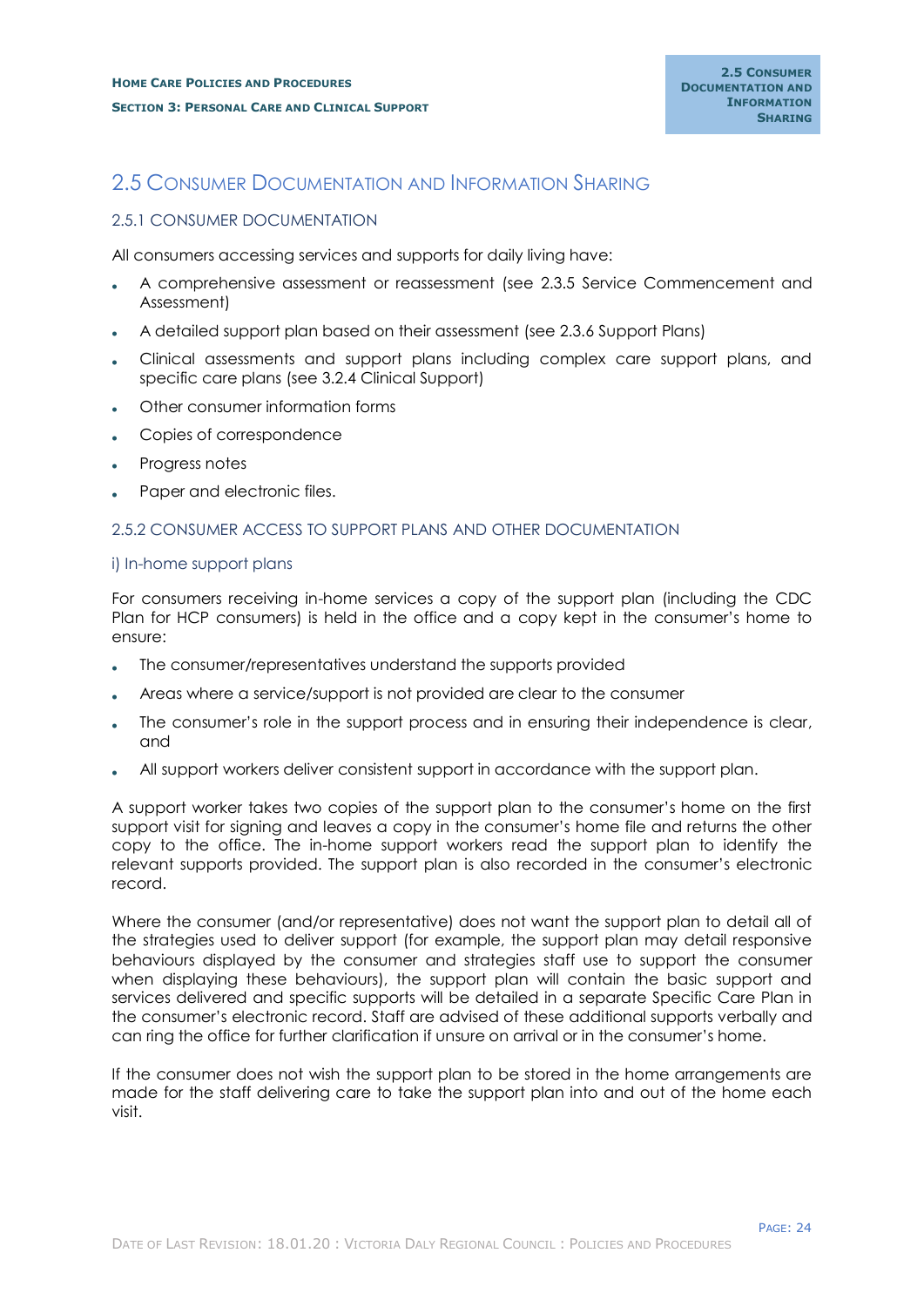## <span id="page-27-0"></span>ii) In-home file contents

Consumers who have in-home services also have a home file that includes information required by the consumer and the Support Workers. The in-home file may contain:

- A Consumer Details and Transfer Form that includes the consumer's details, contacts and transfer information
- The relevant support plan/s including the Specific Care Plan (for nursing care or shortterm care such as wound care)
- Progress notes (see 2.5.3 Progress Notes)
- Medication documents (as applicable) including Medication Error Report forms
- Hazard Report form
- Tell Us What You Think form
- Consumer Handbook
- Other documents as required.

The home files are kept in a secure place in the consumer's home

#### <span id="page-27-1"></span>iii) Out-of-home services

Support plans are kept in the centre and a copy of the Consumer Details and Transfer Form is kept in the file that is taken on the bus to transport consumers so that staff have information to hand should they require it (the 2nd page of the Consumer Details Form is not completed unless required). Support plans are reviewed annually or as required.

If a social support - group consumer also receives in-home support, they will have a copy of their Support Plan and Consumer Details and Transfer Form both in the day centre and at home. It is essential for staff visiting the consumer's home, or providing other support outside of the consumer's home, to have access to the file and relevant support plans.

#### <span id="page-27-2"></span>2.5.3 PROGRESS NOTES

Progress Notes for in-home consumers are maintained in the in-home file. Progress notes are based on exception reporting which requires support staff to record events such as:

- Comments on changes in health made by the consumer
- Change in condition noted by support staff and actions taken to inform supervisor
- Falls
- Medication changes
- Visits by health professionals and
- Any other events out of the ordinary
- Notes on escalation including to whom and response.

Ad-hoc reports from consumers regarding satisfaction with services or activities and their participation in programs is documented at least monthly in the Progress Notes and on a Tell Us What You Think form, to assist in evaluating the program (see 8.9 Continuous Improvement).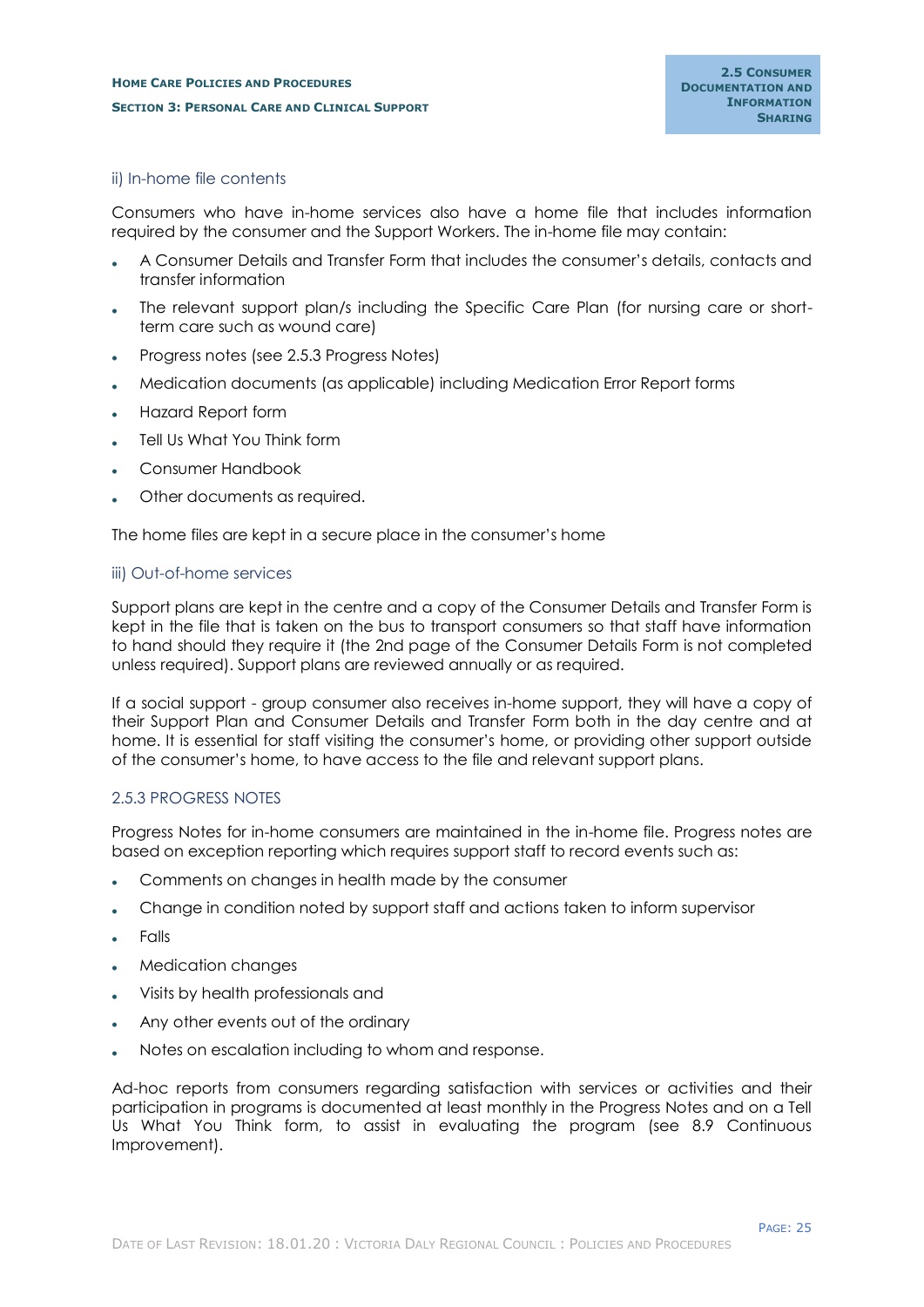Adverse Event Reports, Hazard Reports and Medication Error Reports are completed as required and noted in the progress notes.

If the consumer does not wish the progress notes to be stored in the home (or if the notes are at risk of being lost or destroyed) arrangements are made for the staff delivering care to take the home notes into and out of the home each visit.

## <span id="page-28-0"></span>2.5.4 CONSUMER ACCESS TO INFORMATION

(See 1.6.3 Consumers Right to Access Information.)

## <span id="page-28-1"></span>2.5.5 INFORMATION SHARING

Subject to consumer consent (see 2.3.5 Service Commencement and Assessment/iv) Consent) information relating to consumers is shared with staff, other people and other agencies involved with the consumer's care in order to achieve the best outcomes for consumers. All staff involved in the care of consumers have appropriate qualifications and experience and have received orientation and training in delivering services and care to consumers utilising available resources and information. (See Section 7: Human Resources.)

Staff can access information relevant to their role from the Consumer Management System, from consumer files and from information kept in the consumer's house. In addition, information is shared in the following meetings:

- Service Management Meeting
- CHSP In-Home Team Meeting
- Home Care Package Team Meeting
- Social Support Group Team Meeting
- Meals and Transport Team Meeting.

(See Table 8.3.1: Management Meetings.)

In addition, clinical and personal care staff have a handover at the end of each shift to ensure the new staff person is fully acquainted with any issues in respect to consumers.

Information necessary to other agencies in their role with consumers is made available on the request of the consumer or following a request from another person or agency for which consent is included in the signed Consent Form or consent is obtained from the consumer. (See Table 2.3.2: Access to Consumer Information (with Consent)).

Information is generally shared via email or telephone. Paper copies of the Consumer Transfer Form, which includes information relevant to emergency situations, are available in the centre and carried by staff on outings or transport and are provided to emergency personnel as required.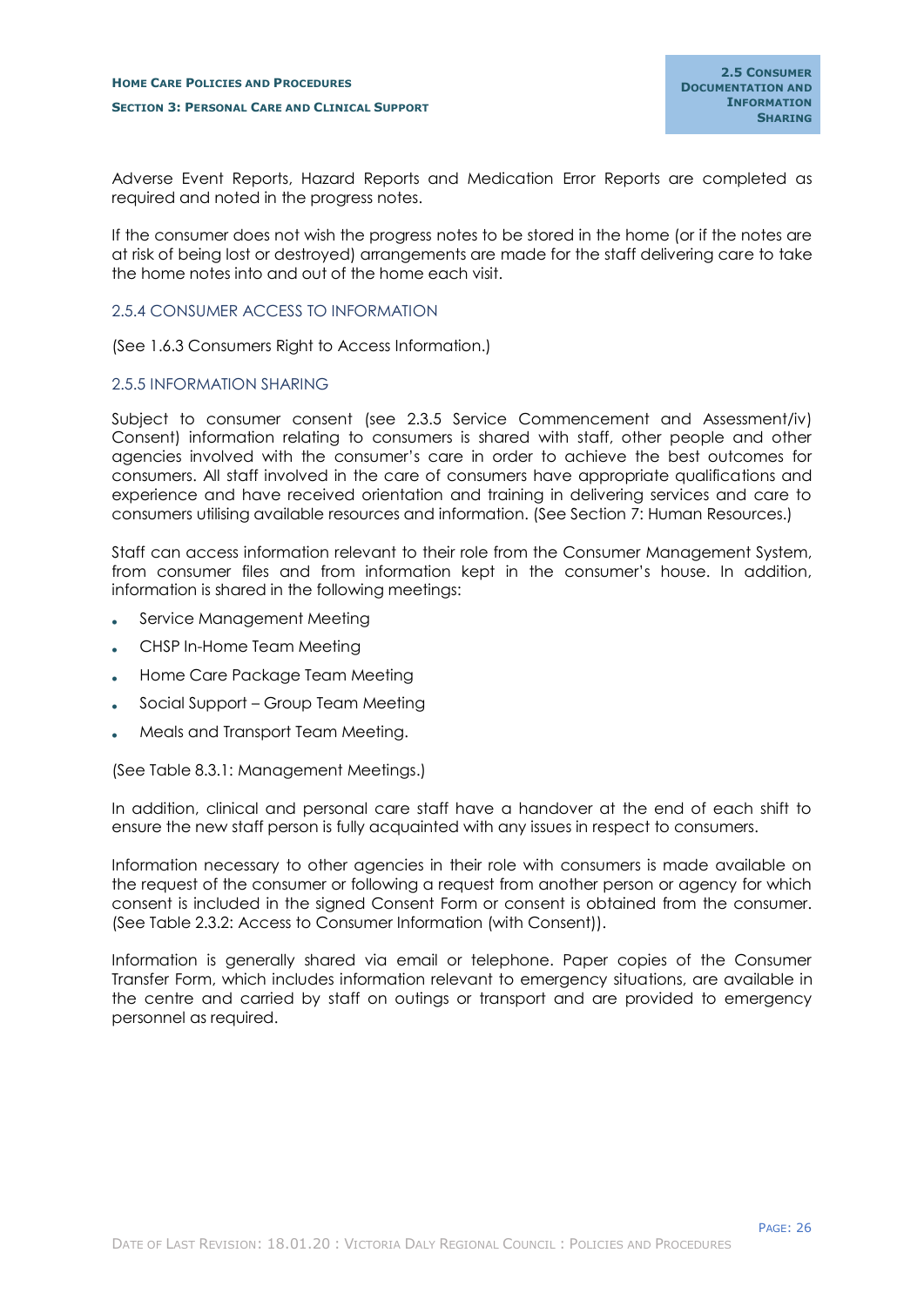# <span id="page-29-0"></span>2.6 INFECTION CONTROL<sup>25</sup>

Policies and procedures outlined in this section are based on the information contained in the NHMRC Guidelines. Infection control processes are implemented to ensure the safety and wellbeing of consumers, our staff and the community as a whole. Our organisation seeks input and advice from an Infection Control Consultant and/or the local government environmental officer if required (e.g. if there is an outbreak at day centre or a food-borne infection risk identified).

Other safety information such as manual handling, household safety precautions and first aid are included in Section 5 Service Environment.

## <span id="page-29-1"></span>2.6.1 INFECTION PREVENTION AND CONTROL OVERVIEW

Healthcare-associated infections (HAIs) can occur in any healthcare setting, including home care. The basic principles of infection prevention and control can be applied in all settings.

Standard and transmission-based precautions are used to prevent and control infections and provide protection for consumers, staff and the community at large. Infectious agents (also called pathogens) are biological agents that cause disease or illness to their hosts. Infection requires three main elements—a source of the infectious agent, a mode of transmission and a susceptible host.

Consumers and healthcare workers are most likely to be sources of infectious agents and are also the most common susceptible hosts. Other people visiting and working in health care may also be at risk of both infection and transmission. In healthcare settings, the main modes for transmission of infectious agents are contact (including blood borne), droplet and airborne. Consumers are informed of the precautions our staff are required to take to prevent and control infections.

The responsibility for limiting development of antimicrobial resistance through prudent use of antimicrobials, as part of effective antimicrobial stewardship sits with the medical practitioner; however, the registered nurse can support practices to limiting antimicrobial resistance through communication with medical practitioners when it is identified consumers are receiving ongoing antibiotic therapy (see also 8.3.2 Clinical Governance/i) Anti-microbial stewardship). In the community setting, often we are unaware of consumers receiving antibiotics as they are usually self-administering; however, antibiotics are often used to treat wound, upper respiratory tract and urinary infections. The registered nurse will liaise with the medical practitioners as necessary in these cases.

## <span id="page-29-2"></span>2.6.2 STANDARD PRECAUTIONS

Standard precautions are applied to all; irrespective of whether it is known the person has an infection, to provide a basic level of infection prevention and control.

Standard precautions include:

- Hand hygiene
- Use of personal protective equipment (PPE)
- Waste management including the appropriate handling and disposal of sharps and linen
- Environmental controls such as cleaning and management of spills

<sup>-</sup>25 NHMRC 2010 Australian Guidelines for the Prevention and Control of Infection in Healthcare Commonwealth of Australia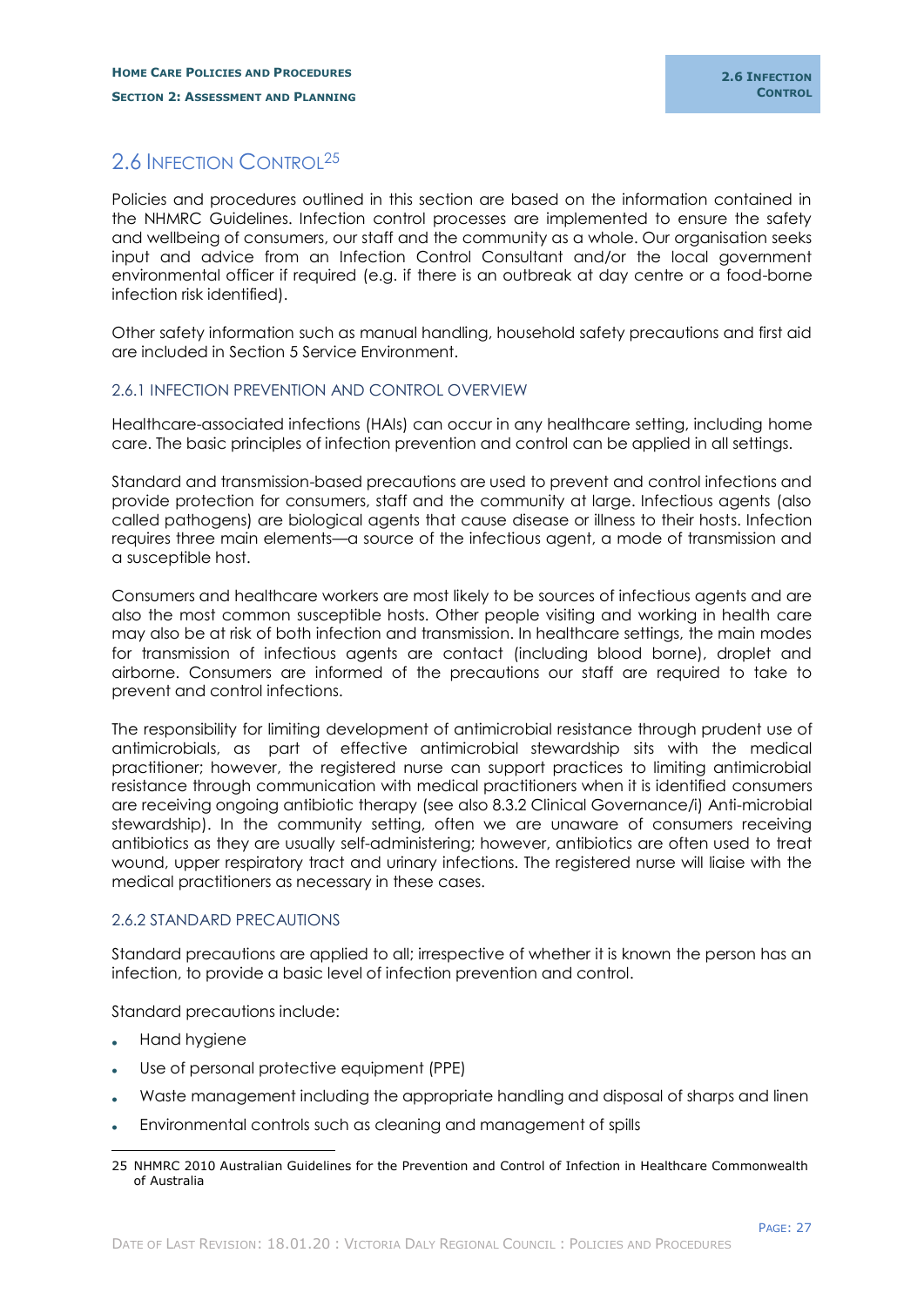## **HOME CARE POLICIES AND PROCEDURES SECTION 2: ASSESSMENT AND PLANNING**

- Appropriate cleaning of reusable equipment and the use of single-use only instruments
- Practicing respiratory hygiene and cough etiquette
- The use of aseptic non-touch techniques when appropriate (such as the insertion of catheters by a Registered Nurse)

These are further discussed below.

## <span id="page-30-0"></span>2.6.3 TRANSMISSION-BASED PRECAUTIONS

Transmission-based precautions are used in addition to standard precautions where the use of standard precautions may not prevent transmission of an infection. These precautions are tailored to the specific infectious agent and we seek the input of the Infection Control Consultant to develop a management plan if they are advised that transmission-based precautions are necessary (such as in the event of an outbreak of gastroenteritis in the day centre).

Some transmission-based precautions can include:

- Wearing specific PPE
- Providing equipment to one particular consumer
- Using specific disinfectants
- Restricting the movement of the consumer and/or support staff.

## <span id="page-30-1"></span>2.6.4 ROUTINE HAND HYGIENE

Hand hygiene must be completed:

- Before and after every contact with a consumer
- Before and after eating or drinking
- When hands are visibly soiled
- After using the toilet
- After removing gloves
- After handling waste, linen or equipment
- After blowing/wiping/touching your nose or mouth
- After blood or body fluid contamination.

#### <span id="page-30-2"></span>i) Hand hygiene solutions

- Soap (liquid or bar soap)
	- o Soap does not have to be antibacterial or antiseptic, soap helps to lift soil or organisms from the skin and the water washes them away.
	- o If liquid soap is dispensed from reusable containers, they must be cleaned when empty and dried prior to refilling with fresh soap.
	- o Bar soap can be used if liquid soap is not available; use running water and rinse hands well after use.
- Alcohol based product
	- o Only used if hands are not visibly soiled (alcohol based products are inactivated by any soiling).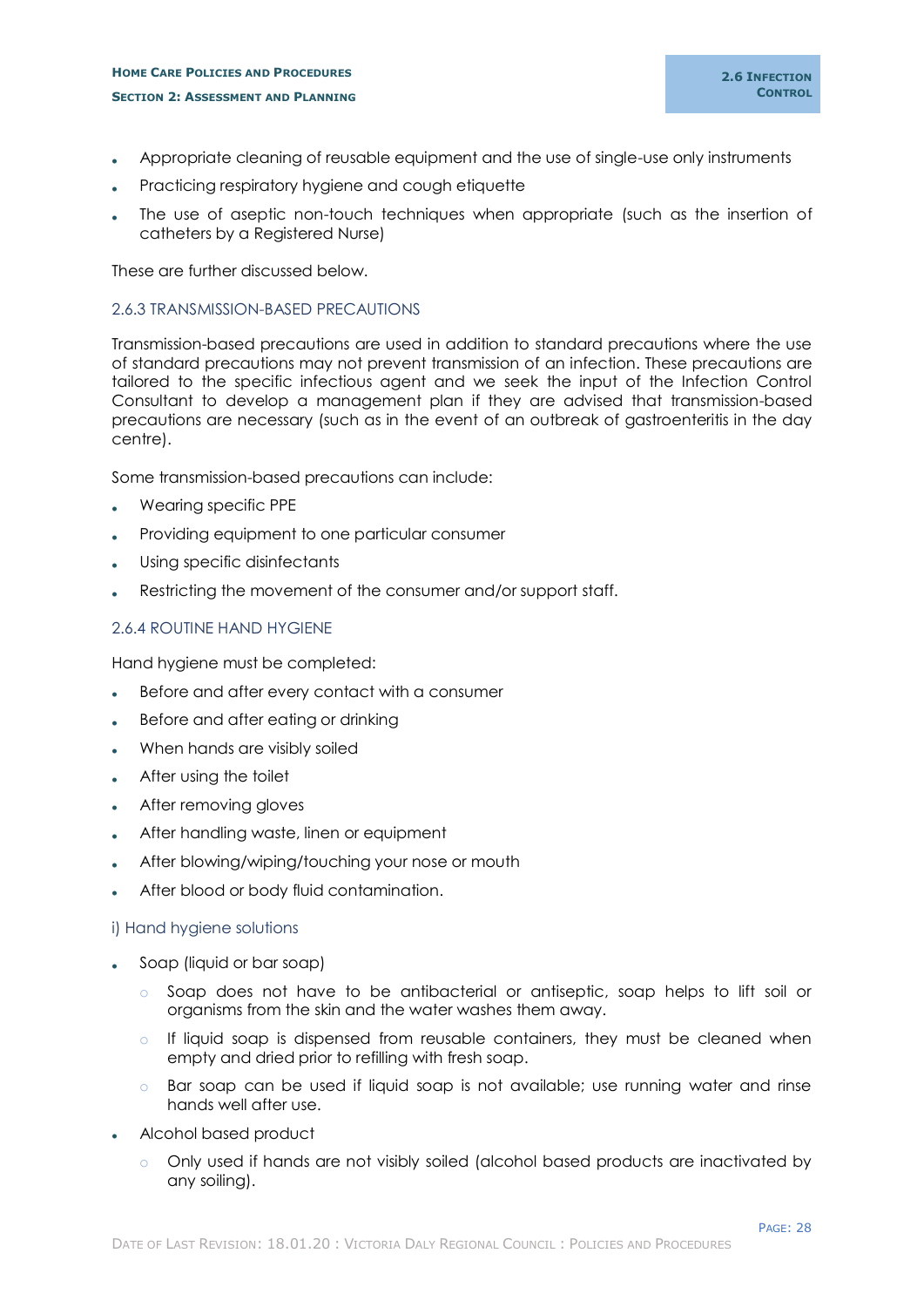- o Alcohol based products kill organisms on the surface of the skin.
- <span id="page-31-0"></span>ii) Procedure for hand hygiene using soap and water (total time 45-60 seconds)
- Wet hands including wrists under warm running water
- Apply soap to either palm and lather hands including wrists for at least 15 seconds
- Rinse well under running water
- Pat hands dry with paper towel or clean dry cloth
- If elbow operated taps are not available, paper towels (or a clean dry cloth) should be used to turn off taps
- Place used paper towel in bin.
- <span id="page-31-1"></span>iii) Procedure for hand hygiene using alcohol-based products (total time 15 seconds)
- Hands must be visibly clean
- Apply recommended amount (about 3 ml) of alcohol based product to either palm
- Spread over all surfaces of both hands and wrists
- Allow to dry without wiping off
- There is no maximum amount of times that alcohol gel can be applied.

## <span id="page-31-2"></span>iv) Hand and nail care

The hands of support workers must be cleaned repeatedly during the course of their work; caring for your hands prevents breakdown of the skin as a natural defence against infection.

- Nails: Must be kept short (<3mm), clean and well-manicured. Nail polish if worn should be clear and not chipped. Artificial nails/extenders must not be worn when providing care. Nail brushes should not be used.
- Jewellery: Staff are encouraged to apply a risk assessment approach when determining what jewellery is appropriate to be worn during work hours based on the tasks being completed. Jewellery, including wrist watches, bangles, bracelets, rings with stones or intricate detail must not be worn during direct consumer care if there is a risk of consumer skin integrity injury, during wound care or procedures requiring aseptic technique, or during food preparation. Plain wedding bands can be worn in these situations.
- Skin integrity: must be checked prior to commencement of work. Visually check skin for broken areas, alcohol-based hand products may be used to check skin integrity (slight stinging may occur). All broken skin (cuts and abrasions) must be covered with a waterproof, occlusive dressing. Gloves may be worn to protect larger lesions. Staff who handle food must cover broken skin with a waterproof, occlusive dressing, and gloves worn to prevent the dressing coming off. Staff are required to report any skin conditions on the hands to their supervisor such as dermatitis, exudative lesions, exfoliative skin conditions and glove sensitivity (latex and non-latex).
- Moisturising: the use of aqueous-based hand cream helps to prevent skin dehydration which may lead to breaches to the integrity of the skin.

## <span id="page-31-3"></span>2.6.5 USE OF PERSONAL PROTECTIVE EQUIPMENT (PPE)

Staff collect PPE from the office as they require it; gloves, plastic aprons and goggles are available.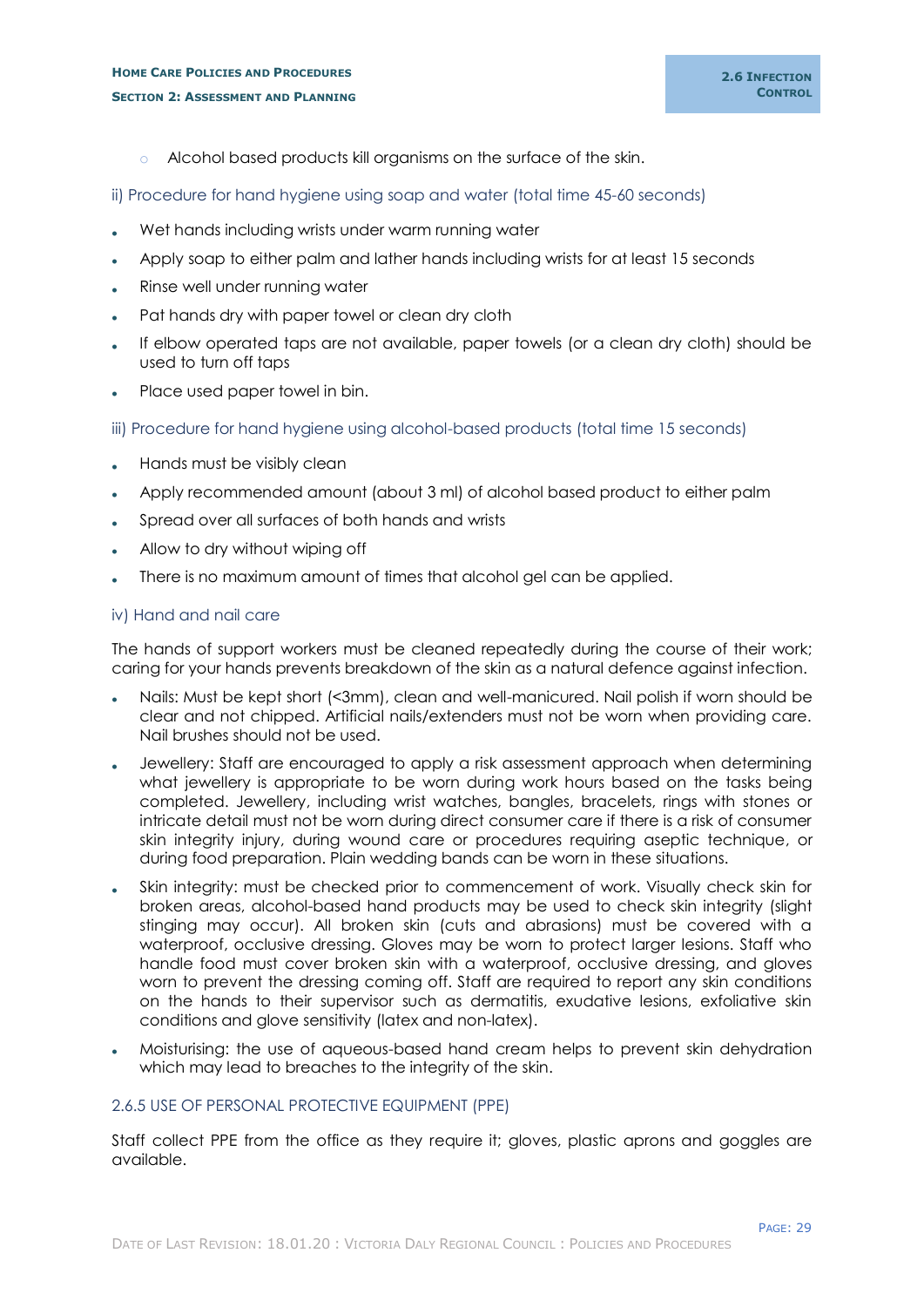## <span id="page-32-0"></span>i) Use of gloves

- Disposable gloves are provided to all direct support staff to minimise the risk of transmission of infection between staff and consumers and must be removed after each task and hands washed or decontaminated with alcohol rub.
- Disposable gloves must be used when:
	- there is a risk of exposure to blood or body fluids e.g. whilst emptying commodes
	- o when handling chemicals e.g. when cleaning consumer's home
	- o handling ready to eat foods, such as sandwiches and salads
	- $\circ$  the consumer has a suspected or confirmed infection with an organism transmitted via contact.
- Sterile gloves are worn by health professionals completing aseptic procedures as applicable.

Staff with latex allergies can notify their Team Leader and latex-free, non-powdered gloves are provided.

#### <span id="page-32-1"></span>ii) Other personal protective equipment

Support workers are provided with other personal protective equipment relevant to their roles as required. This can include goggles or face shields (if body fluid splashes are possible, such as in the emptying of catheter bags), aprons (if showering poses a risk of wetting the support worker's clothing), or any other personal protective equipment deemed necessary. If staff believe that additional personal protective equipment is necessary they can talk with their Team Leader or complete a Hazard Report.

#### <span id="page-32-2"></span>2.6.6 WASTE MANAGEMENT INCLUDING SHARPS AND LINEN

#### <span id="page-32-3"></span>i) General waste

This includes food and household waste, incontinence pads, equipment and plastics that do not have sharps, general wound dressing waste (that is not overly contaminated with blood) and office waste.

This can be discarded into the normal household waste. We recycle as much of our office waste (paper, aluminium cans, glass and plastics) as possible by using the recycling bins provided by the local council. Staff also encourage recycling of waste in consumer's homes.

#### <span id="page-32-4"></span>ii) Clinical waste

Clinical waste is waste that has the potential to cause disease, sharps injury or public offence. Our organisation does not generate this waste except for sharps. If a consumer requires sharps (e.g. uses disposable needles for insulin injections) they must provide a sharps container marked with the biohazard symbol in their home and they are responsible for disposing of it.

The Registered Nurse has a sharps container in her office which she takes with her should it be required. It is stored in the boot of the car during transport and sealed with a lid. Once full, the Registered Nurse disposes of the container at the local hospital and orders a replacement.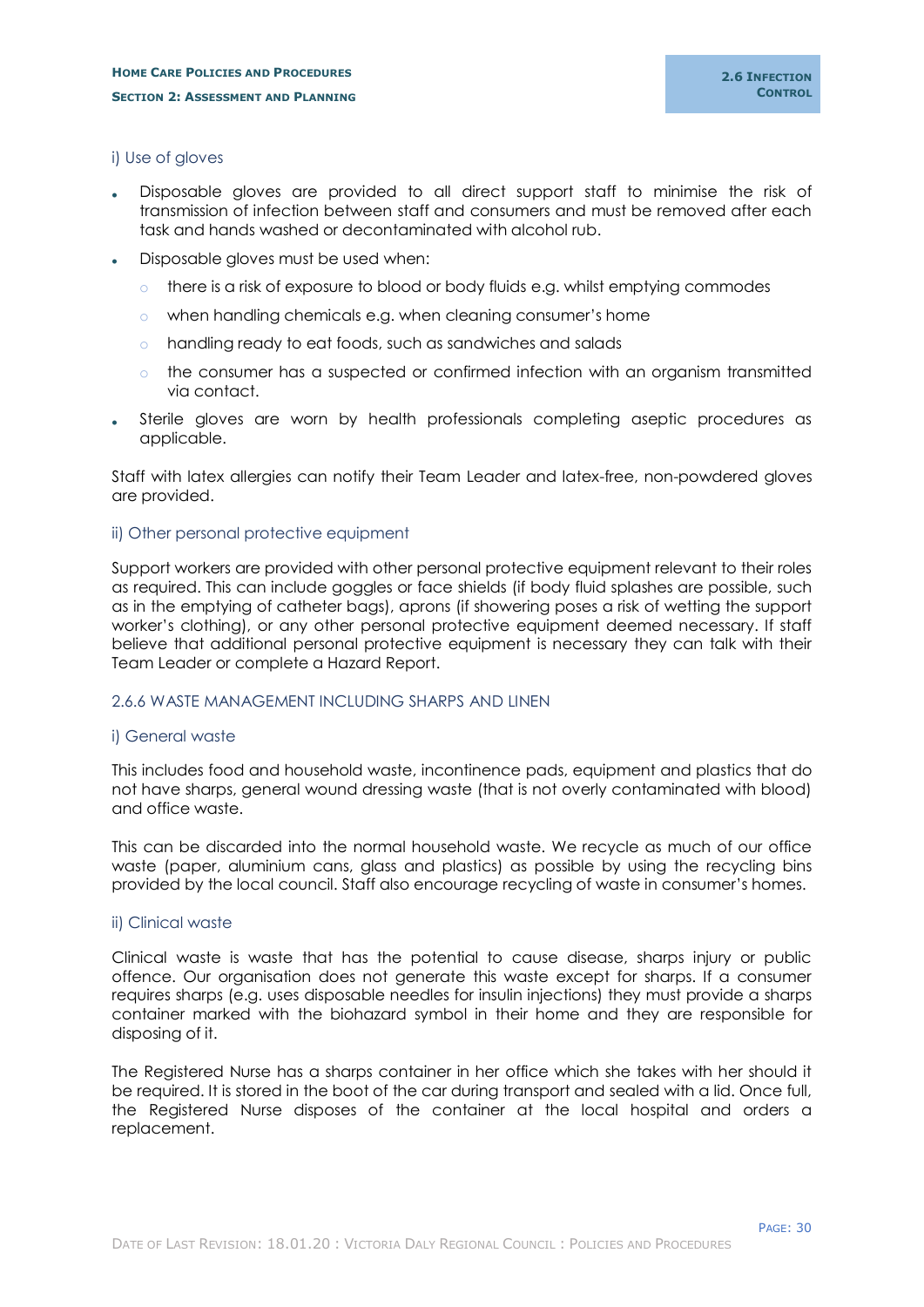## <span id="page-33-0"></span>iii) Pharmaceutical waste

Consumers are required to take any pharmaceutical waste (out of date medications etc) to their local pharmacy for destruction.

#### <span id="page-33-1"></span>iv) Linen

Soiled linen and clothes must be handled with gloves. Paper towels are used to remove solid matter and flushed down the toilet. Personal protective equipment (gloves and aprons) are provided to staff who are providing support to consumers who may require this linen management.

## <span id="page-33-2"></span>2.6.7 ENVIRONMENTAL CONTROLS

#### <span id="page-33-3"></span>i) General cleaning principles

- Regular cleaning of work areas is important for ensuring infection control precautions. Deposits of dust, soil and microbes on surfaces can transmit infection. Routine cleaning and maintenance is necessary to maintain a safe environment for staff, consumers, volunteers and visitors.
- Cleaning equipment used is fit for its purpose, clean and well maintained.
- All cleaning staff undergo mandatory training to ensure they have the knowledge to carry out their duties effectively:
	- o cleaning practices
	- o equipment use
	- o chemical handling and
	- regulatory, infection control and OSH requirements.
- Supervision is in the form of identifying cleaning deficits and bringing these to the attention of the cleaning staff.

#### <span id="page-33-4"></span>ii) Cleaning practices

- Standard Precautions are implemented when cleaning surfaces and facilities. Staff are required to wear suitable gloves and other protective clothing appropriate to the task.
- Hand hygiene is completed prior to cleaning tasks.
- Gloves are worn when handling solutions of detergent and disinfectant products and when cleaning wet areas.
- Other protective clothing (e.g. aprons) are worn wherever soiling is anticipated.
- Protective eyewear is worn where splashing is likely to occur.
- Surfaces are cleaned on a regular basis using only cleaning procedures which minimise dispersal of dust, soil (micro-organisms) and aerosols into the air.
- Safety Data Sheets (SDS's) for all cleaning agents are readily available together with instructions for product storage and use (in Day Centre and the office).
- Standard cleaning equipment, including a designated colour coded mop and bucket (with separate equipment used in kitchen and food preparation areas), plus cleaning agent, is readily available for blood and body fluids spill management and stored in an area known to all staff (Day Centre only).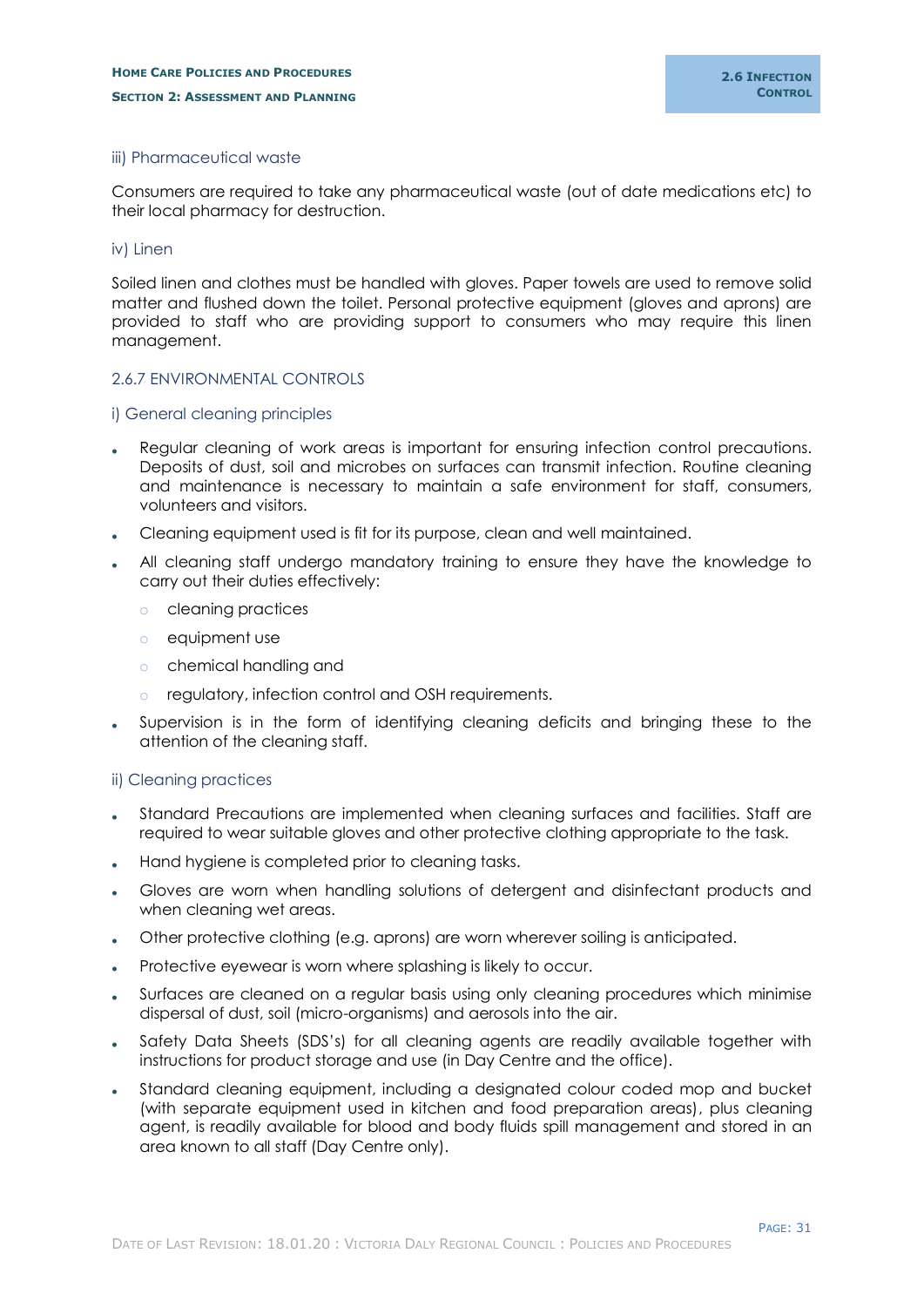Consumer care equipment is cleaned in warm, soapy water (if appropriate e.g. for plastic chairs), dried and wiped down with an alcohol wipe to maintain cleanliness. Other medical equipment items are wiped down with an alcohol wipe.

## <span id="page-34-0"></span>iii) Cleaning agents

- Chemicals used for routine cleaning may be hazardous if used incorrectly.
- A neutral, low irritant detergent and warm water is used for all routine cleaning. No bleach or corrosives are used in the home; consumers are advised that staff are unable to use these products.
- Where surface disinfection is required, the manufacturer's instructions are followed.
- All chemicals are stored and used according to the manufacturer's directions which are contained in the SDS
- Cleaning agents are purchased in small volume disposable containers wherever possible and discarded when empty. Where specified, containers may need to be re-used, they shall be washed and dried before refilling. Decanted solutions must never be returned to original containers or "topped up".
- All storage and in-use containers must be clearly and correctly labeled with labels prepared only by the manufacturer.
- Incidents or errors associated with chemical handling or use must be reported immediately to the Team Leader. A Staff Incident/Accident Form must be completed by the end of the shift
- A register of hazardous chemicals used in the workplace is kept and maintained.

#### <span id="page-34-1"></span>iv) Horizontal surface – work surfaces, ledges and floors

- Clean work surfaces, ledges and floors thoroughly as often as needed depending on the frequency of use. A general-purpose neutral detergent is used, following manufacturers' instructions.
- Separate cleaning of clean and dirty areas (e.g. hand basins and toilets).
- Work from clean to dirty, high to low.
- Damp mopping or damp dusting is the preferred method for cleaning surfaces.
- Change cleaning solution and cleaning cloth on a regular basis when cleaning work surfaces (e.g. when moving from one area to another). Change cleaning solution when cleaning floors on a regular basis and launder mop head when soiled (if removable mop head). If mop head is fixed, clean mop with detergent and warm water and allow to air dry, standing head end up.
- In the day centre, toilets, sinks, hand wash basins, shower cubicles, all fittings attached to ablution facilities and surrounding floor and wall areas are cleaned at least daily and more frequently as required.
- Carpets/floors are vacuumed according to use. Carpets are steam cleaned on a regular basis depending on use and soiling.

#### <span id="page-34-2"></span>v) Vertical surfaces – walls, blinds and curtains (day centre only)

 Clean vertical surfaces when visibly soiled (spot cleaning) or when dust is noticeable. Periodic cleaning is good practice and annual cleaning is reasonable.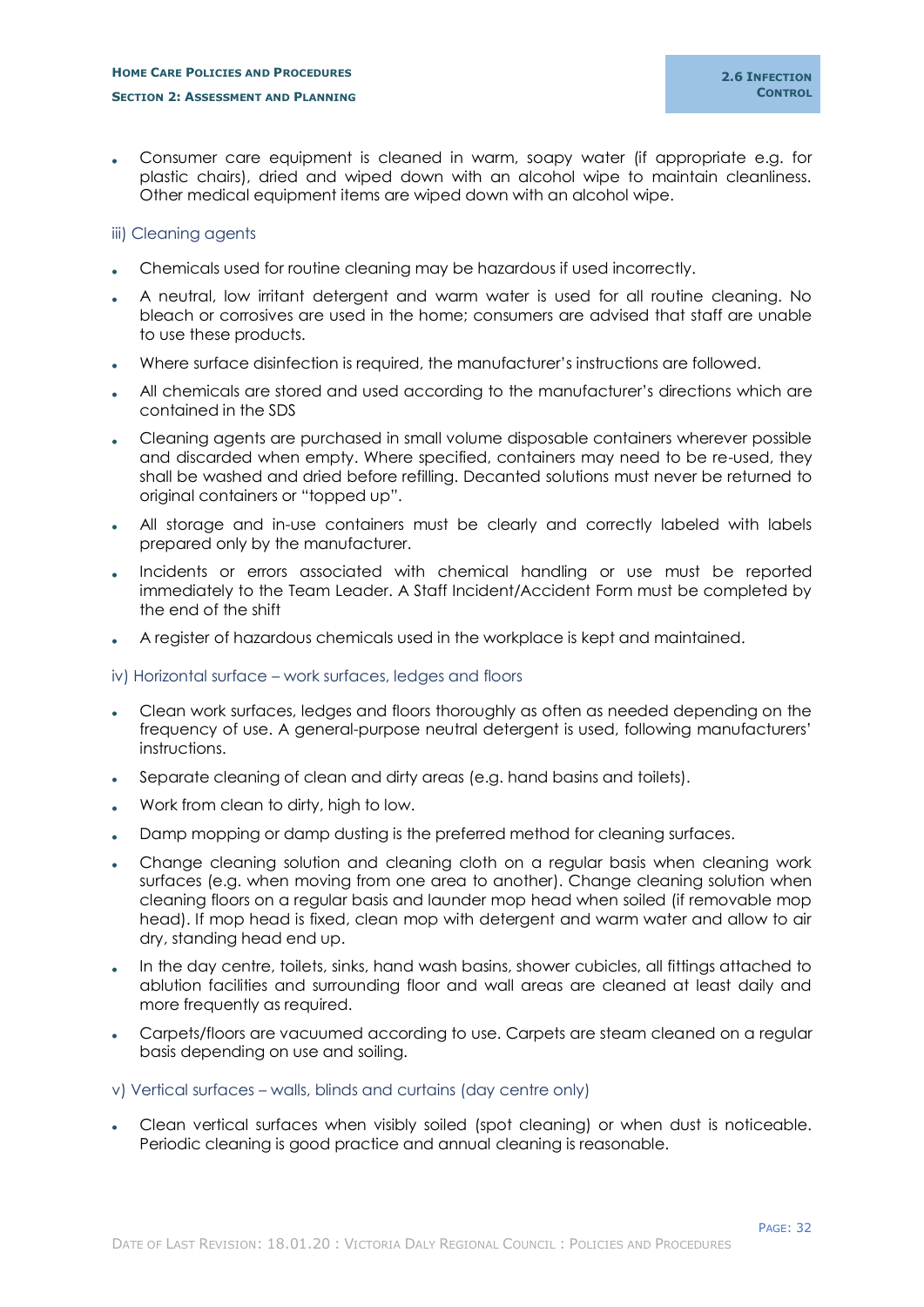Launder or dry clean curtains according to manufacturer's recommendation and as required.

## <span id="page-35-0"></span>vi) Cleaning equipment

- Cleaning equipment (including solutions, water, buckets, cleaning cloths and mop heads) are changed periodically.
- Equipment is changed immediately following the cleaning of blood and body substance spills.
- Equipment is washed/cleaned in detergent and warm water and stored dry between use.
- Mops with detachable heads and reusable cleaning cloths are laundered between use.

## <span id="page-35-1"></span>vii) Pest control (centre and offices)

The Manager is responsible for ensuring the premises are free from pests with the implementation of a pest control programme. Regular inspections for pests are carried out and any infestations treated.

## <span id="page-35-2"></span>viii) Procedure for decontamination of blood and body fluid substance spills (centre)

Prompt removal and cleaning of the contaminated area following spots or spills of blood and body fluids is sound infection control practice using the following method:

## *Spill kit equipment*

- Gloves non-sterile examination gloves or household rubber gloves
- Protective eyewear if the risk of splashing exists
- Plastic apron
- Disposable paper towels
- Disposable cleaning cloth/sponge
- Neutral detergent
- Container for rubbish
- Sharps container (if sharps are involved).

#### *Procedure*

- Apply personal protective clothing
- Pick up any broken glass or other sharps using forceps or scoop onto strong cardboard material and dispose of into a sharps container.
- Absorb spillage into paper towels and place in leak proof plastic bag for disposal.
- Clean area thoroughly with detergent, warm water to remove all visible contamination.
- Dispose of cleaning cloth.
- Remove and dispose of personal protective equipment.
- Perform hand hygiene using soap and water or an alcohol based gel.